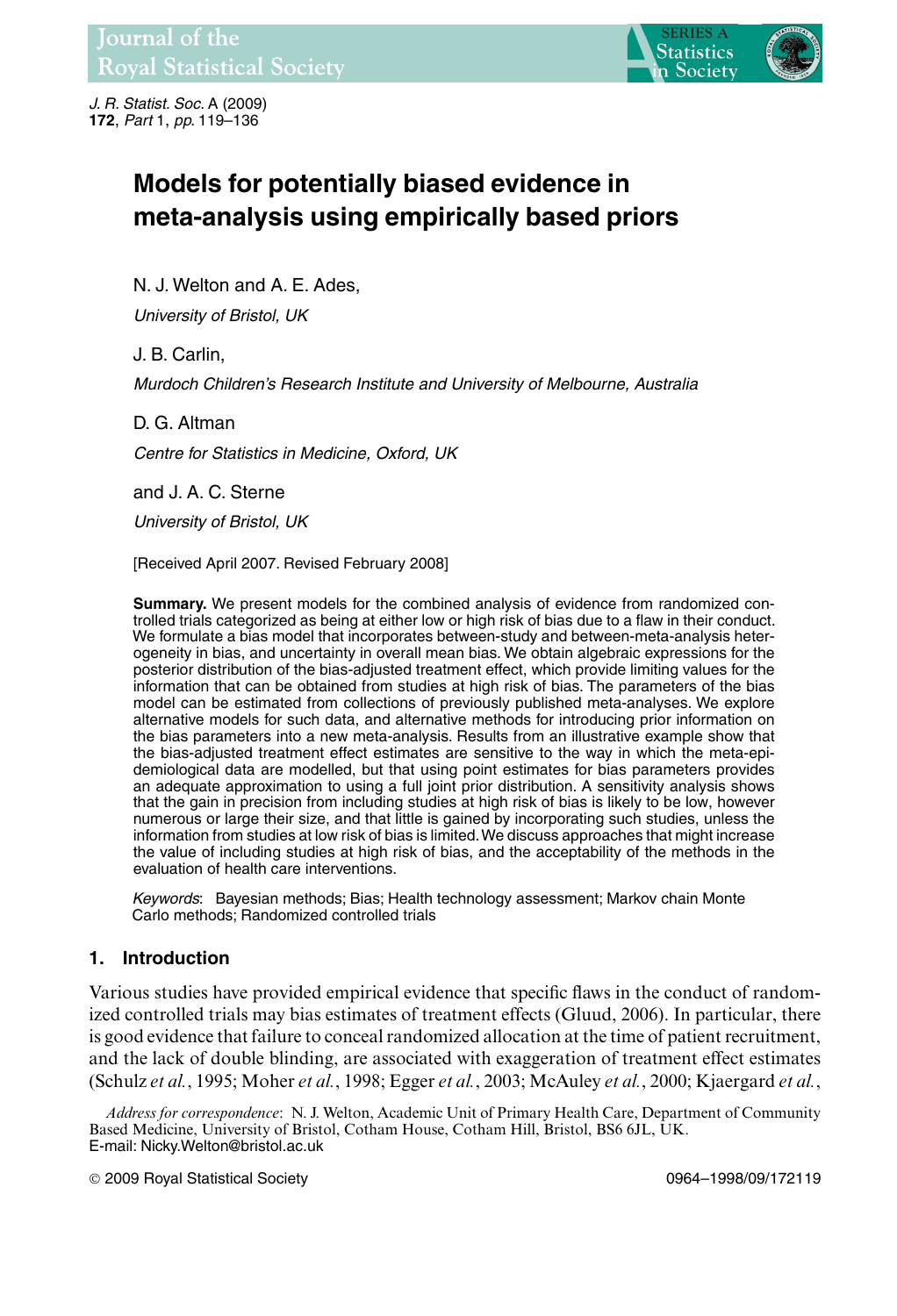2001; Wood *et al.*, 2008). Trial characteristics, such as the adequacy of allocation concealment or blinding, are usually treated as binary indicators of a high or low risk of bias. Trials with flaws in their conduct are commonly reported in the medical literature and often represent a substantial proportion of the evidence that is included in systematic reviews (Egger *et al.*, 2003). Although multiple analyses including or omitting the high risk evidence may be conducted and reported, meta-analyses are increasingly used in decision analysis, where a single 'best' estimate must be reported. Meta-analysts are then faced with a choice about whether one should take a 'best available evidence' approach by restricting attention to the trials at low risk of bias, or an 'all available evidence' approach, in which all trials are included.

The all available evidence approach is in the spirit of organizations such as the UK National Institute of Clinical Excellence (NICE), where the focus is on a decision analysis that reflects the body of evidence that is available at the current moment in time. However, such an approach raises methodological issues in the formulation of a model to account for potential bias. If trials at high risk of bias are to be included in a meta-analysis, then questions are also raised about appropriate inclusion–exclusion criteria in the process of systematic review and extraction of data.

Proposed methods for inclusion of potentially biased evidence have focused either on *downweighting* studies with high risk of bias in the synthesis of the evidence (Begg and Pilote, 1991; Li and Begg, 1994; Larose and Dey, 1997; Prevost *et al.*, 2000; Spiegelhalter and Best, 2003) or on detailed modelling of study-specific biases that is based on characteristics of individual studies, which are then used to adjust observed treatment effects study by study *before* synthesis of the evidence (Eddy *et al.*, 1992; Wolpert and Mengersen, 2004; Greenland, 2005). Here we consider an alternative framework in which we adjust for expected bias as well as downweighting studies at high risk of bias, within a Bayesian paradigm. Meta-epidemiological studies (in which a collection of meta-analyses provides evidence on the association of study characteristics with treatment effect estimates) are used to provide empirically based prior information on the degree of bias that can be expected from studies at high risk of bias, the heterogeneity in bias between studies within a particular meta-analysis and the additional heterogeneity in mean bias between meta-analyses.

The paper is organized as follows. We first define our bias model for combining trials at low and high risk of bias, and obtain results in algebraic form, providing insights on the informational content of trials at high risk of bias. We then show how the parameters of the bias model can be estimated from meta-epidemiological data (Schulz *et al.*, 1995) and investigate various extensions. Next we consider various ways in which the outputs from the meta-epidemiological analysis can be used to introduce prior information on bias parameters in a new meta-analysis. We apply the model to an example meta-analysis of Clozapine *versus* neuroleptic medication for treatment of schizophrenia, to draw specific conclusions on the relative value of trials with adequate and inadequate allocation concealment in that area. We present sensitivity analyses investigating how the final estimate of the treatment effect and its precision depend on bias parameter inputs. We end with a discussion of the various modelling assumptions that are being made, how acceptable such an approach is likely to be to a national decision maker such as the NICE and what further work needs to be done before such models can be confidently used in practice, and finally we discuss our methods in the context of other approaches.

# **2. Model for combining adequately and inadequately conducted trials in a single meta-analysis**

## *2.1. Bias model*

In a given single meta-analysis *m*, suppose that studies are classified as being either at low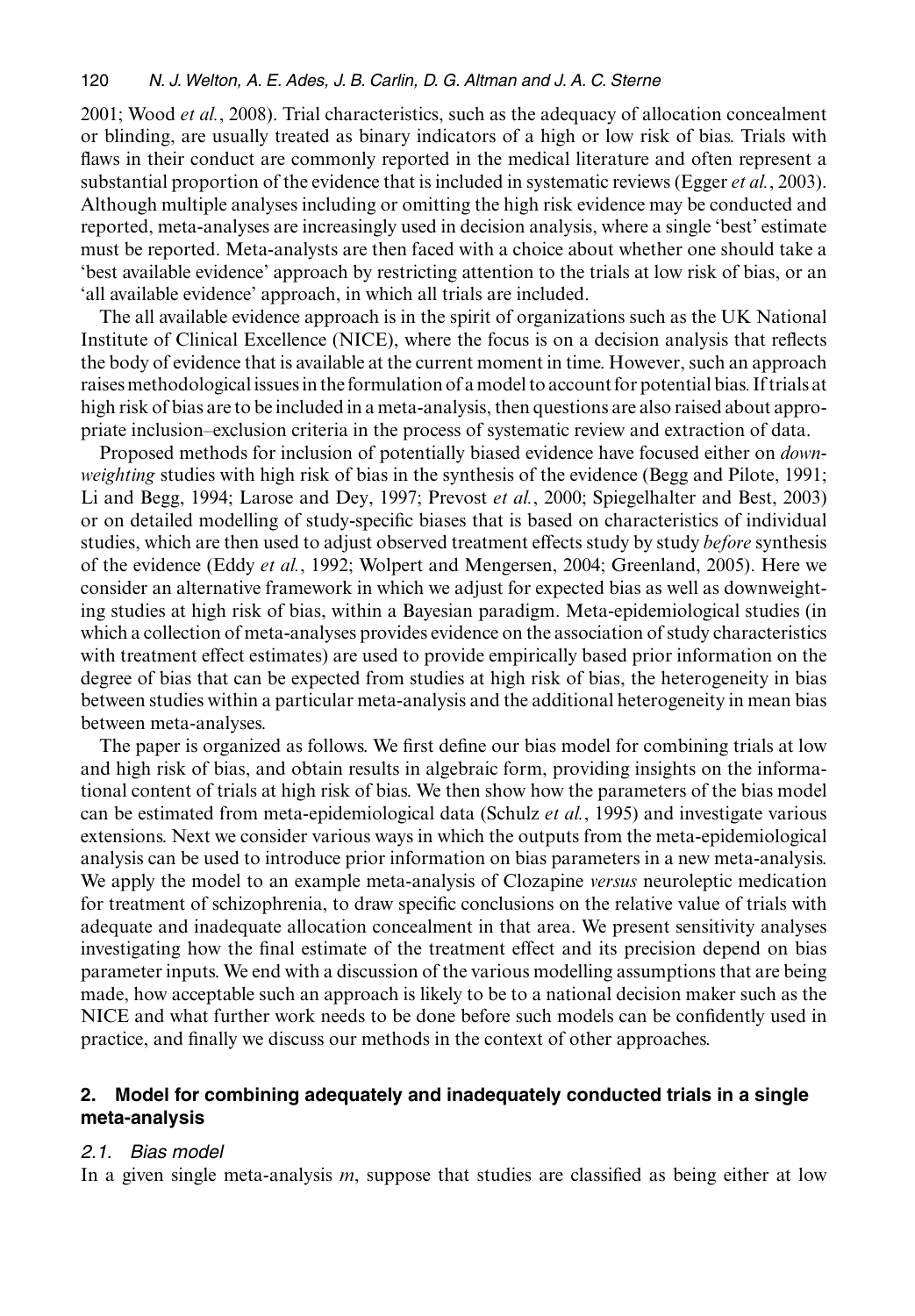(L-studies) or high (H-studies) risk of bias due to a specific flaw in their conduct, such that there are  $n_{\text{L},m}$  L-studies and  $n_{\text{H},m}$  H-studies. Each study *i* provides a summary treatment effect estimate  $y_{i,m}$ , with standard error  $\sigma_{i,m}$  (where  $i = 1, \ldots, n_{L,m}$  indexes the L-studies and  $i =$  $(n_{\text{L},m} + 1), \ldots, (n_{\text{L},m} + n_{\text{H},m})$  the H-studies, and *m* indexes the meta-analysis of current interest). We assume that the L-studies provide an unbiased estimate of a (fixed) true treatment effect of interest, which is denoted  $d_m$ , and the H-studies estimate this same treatment effect with a study-specific bias,  $\beta_{i,m}$ . To obtain analytical results, we assume that the treatment effect is measured on a continuous scale, e.g. log-odds-ratios for binary outcomes, with an, at least approximately, normal likelihood, so we have the basic models

$$
y_{i,m} \sim N(d_m, \sigma_{i,m}^2)
$$
  $i = 1, ..., n_{L,m},$  (1)

$$
y_{i,m} \sim N(d_m + \beta_{i,m}, \sigma_{i,m}^2)
$$
  $i = (n_{\text{L},m} + 1), \dots, (n_{\text{L},m} + n_{\text{H},m}).$  (2)

The sampling variances  $\sigma_{i,m}^2$  are considered to be known, on the basis that they are usually well<br>estimated from the data in each meta-analysis. The fixed underlying treatment effect is given a estimated from the data in each meta-analysis. The fixed underlying treatment effect is given a flat normal prior distribution,  $d_m \sim N(0, 100^2)$ .

We put a hierarchical model on the study-specific biases that captures the nature of the empirical evidence that is available to inform these parameters:

$$
\beta_{i,m} \sim N(b_m, \kappa^2) \qquad i = (n_{\text{L},m} + 1), \dots, (n_{\text{L},m} + n_{\text{H},m}), \tag{3}
$$

$$
b_m \sim N(b_0, \varphi^2),\tag{4}
$$

$$
b_0 \sim N(B_0, V_0). \tag{5}
$$

H-studies in meta-analysis  $m$  have overall meta-analysis-specific mean bias  $b_m$ , and betweenstudy within-meta-analysis variance  $\kappa^2$ . We make the (rather strong—see Section 7) assumption that mean bias  $b_m$  in meta-analysis *m* is exchangeable with the mean bias from other meta-analyses, with common mean bias across all relevant meta-analyses  $b_0$  and between-meta-analysis variance in mean bias  $\varphi^2$ . The mean bias  $b_0$  itself is uncertain with expectation  $B_0$  and variance V0. Note that V<sup>0</sup> represents *uncertainty*, which can be reduced by further information, whereas  $\kappa^2$  and  $\varphi^2$  are measures of intrinsic *variation*. In Section 3 we show how estimates of  $\kappa^2$ ,  $\varphi^2$ ,  $B_0$ and  $V_0$  can be obtained from meta-epidemiological data.

This formulation is sufficiently simple to allow us to obtain some analytical results on the posterior distribution for the true treatment effect  $d_m$ , while still capturing the heterogeneity and uncertainties that are inherent in the evidence base. This approach provides insights into the key determinants of the posterior for  $d<sub>m</sub>$  and facilitates examination of the sensitivity of the results to various model inputs. However, when we consider extensions to this basic model, we use Markov chain Monte Carlo (MCMC) simulation to obtain results.

## *2.2. Posterior distribution for dm in a single meta-analysis m*

In what follows we drop the subscript *m* for compactness. Following Gelman *et al.*(2003) (section 15.3), we can view our hierarchical prior structure as additional data and write this hierarchical linear model in the form of a single likelihood:

$$
y|X,\gamma,\Sigma \sim N(X\gamma,\Sigma)
$$

where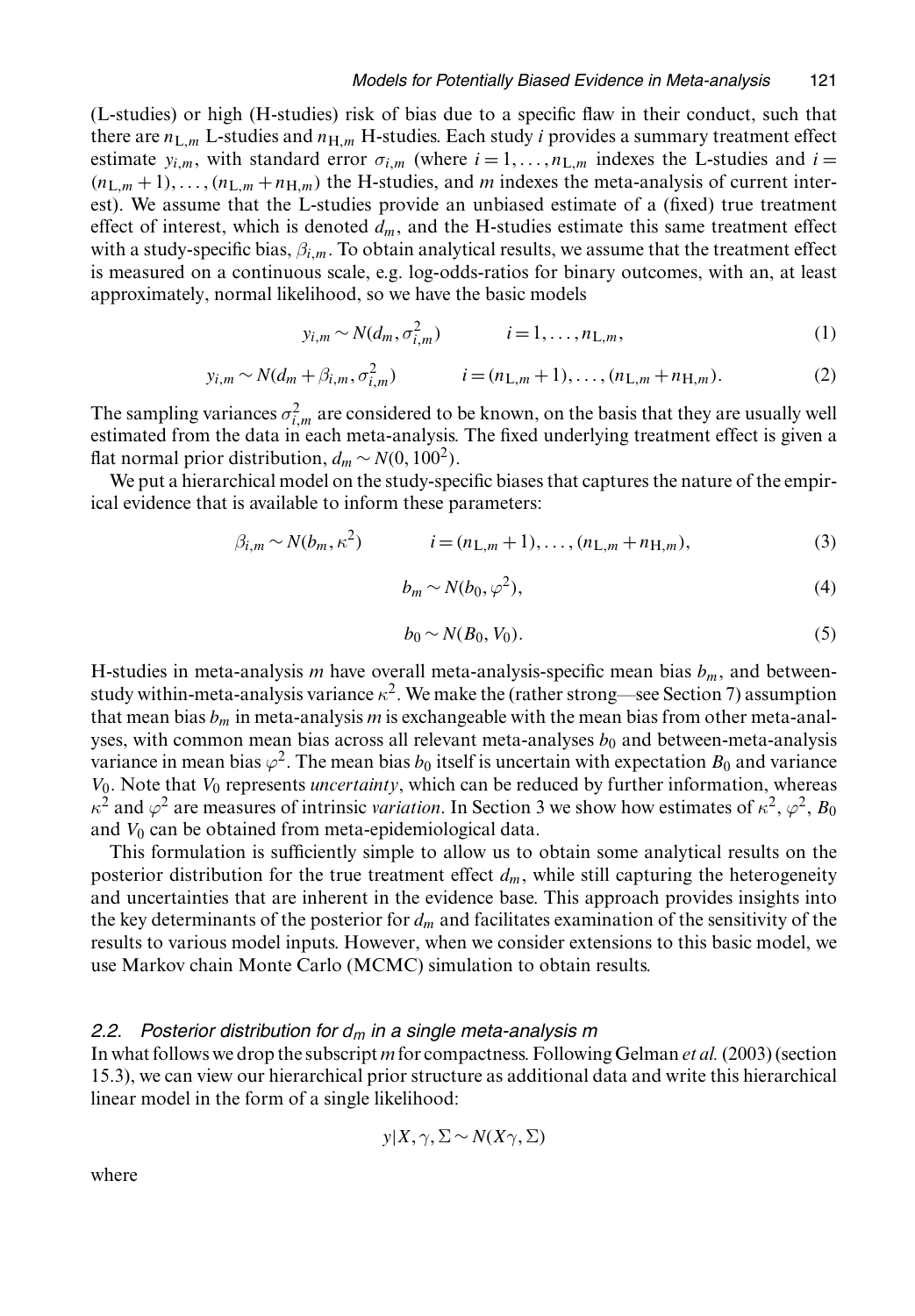122 *N. J. Welton, A. E. Ades, J. B. Carlin, D. G. Altman and J. A. C. Sterne*

$$
y = \begin{pmatrix}\nn_1 \\
r_2 \\
r_3 \\
r_{n+1} \\
r_{n+1} \\
r_{n+1} \\
r_{n+1} \\
r_{n+1} \\
r_{n+1} \\
r_{n+1} \\
r_{n+1} \\
r_{n+1} \\
r_{n+1} \\
r_{n+1} \\
r_{n+1} \\
r_{n+1} \\
r_{n+1} \\
r_{n+1} \\
r_{n+1} \\
r_{n+1} \\
r_{n+1} \\
r_{n+1} \\
r_{n+1} \\
r_{n+1} \\
r_{n+1} \\
r_{n+1} \\
r_{n+1} \\
r_{n+1} \\
r_{n+1} \\
r_{n+1} \\
r_{n+1} \\
r_{n+1} \\
r_{n+1} \\
r_{n+1} \\
r_{n+1} \\
r_{n+1} \\
r_{n+1} \\
r_{n+1} \\
r_{n+1} \\
r_{n+1} \\
r_{n+1} \\
r_{n+1} \\
r_{n+1} \\
r_{n+1} \\
r_{n+1} \\
r_{n+1} \\
r_{n+1} \\
r_{n+1} \\
r_{n+1} \\
r_{n+1} \\
r_{n+1} \\
r_{n+1} \\
r_{n+1} \\
r_{n+1} \\
r_{n+1} \\
r_{n+1} \\
r_{n+1} \\
r_{n+1} \\
r_{n+1} \\
r_{n+1} \\
r_{n+1} \\
r_{n+1} \\
r_{n+1} \\
r_{n+1} \\
r_{n+1} \\
r_{n+1} \\
r_{n+1} \\
r_{n+1} \\
r_{n+1} \\
r_{n+1} \\
r_{n+1} \\
r_{n+1} \\
r_{n+1} \\
r_{n+1} \\
r_{n+1} \\
r_{n+1} \\
r_{n+1} \\
r_{n+1} \\
r_{n+1} \\
r_{n+1} \\
r_{n+1} \\
r_{n+1} \\
r_{n+1} \\
r_{n+1} \\
r_{n+1} \\
r_{n+1} \\
r_{n+1} \\
r_{n+1} \\
r_{n+1} \\
r_{n+1} \\
r_{n+1} \\
r_{n+1} \\
r_{n+1} \\
r_{n+1} \\
r_{n+1} \\
r_{n+1} \\
r_{n+1} \\
r_{n+1} \\
r_{n+1} \\
r_{n+1} \\
r_{n+1} \\
r_{n+1} \\
r_{n+1} \\
r_{n+1} \\
r_{n+1} \\
r_{n+1} \\
r_{n+1} \\
r_{n+1} \\
r_{n+
$$

The first  $n_L + n_H$  rows of data vector *y* and matrix *X* simply pick out the relevant likelihoods, conditional on  $\{d, \beta_i, \sigma_i^2\}$ , for the observed low and high risk studies (equations (1) and (2)).<br>The following  $\mu$ y rows represent the hierarchical model for higs between studies, within meta-The following  $n_H$  rows represent the hierarchical model for bias between studies, within metaanalysis (equation (3)). The 'observed' data are set equal to 0. This gives the correct mean,  $E[\beta_i - b] = 0$ , while reflecting the between-study, within-meta-analysis variance  $\kappa^2$ . The next row represents between meta-analysis variation (equation (4)). Again the 'observed' data are set equal to 0 to give the correct mean,  $E[b-b_0]=0$ , while reflecting the between meta-analysis variation  $\varphi^2$ . The final row represents the prior for mean bias across meta-analyses (equation (5)). The observed data are set to  $B_0$  to give the correct mean,  $E[b_0]=B_0$ , while reflecting the uncertainty in this,  $V_0$ .

The variance matrix  $\Sigma$  is assumed known, and so the posterior for parameters  $\gamma$  can be obtained by weighted least squares regression (Lindley and Smith, 1972; Gelman *et al.*, 2003):

$$
\gamma|y, X, \Sigma \sim N\{(X^{T}\Sigma^{-1}X)^{-1}X^{T}\Sigma^{-1}y, (X^{T}\Sigma^{-1}X)^{-1}\}.
$$

For our model, the marginal posterior for *d* (the first element of  $\gamma$ ) can be found in closed form: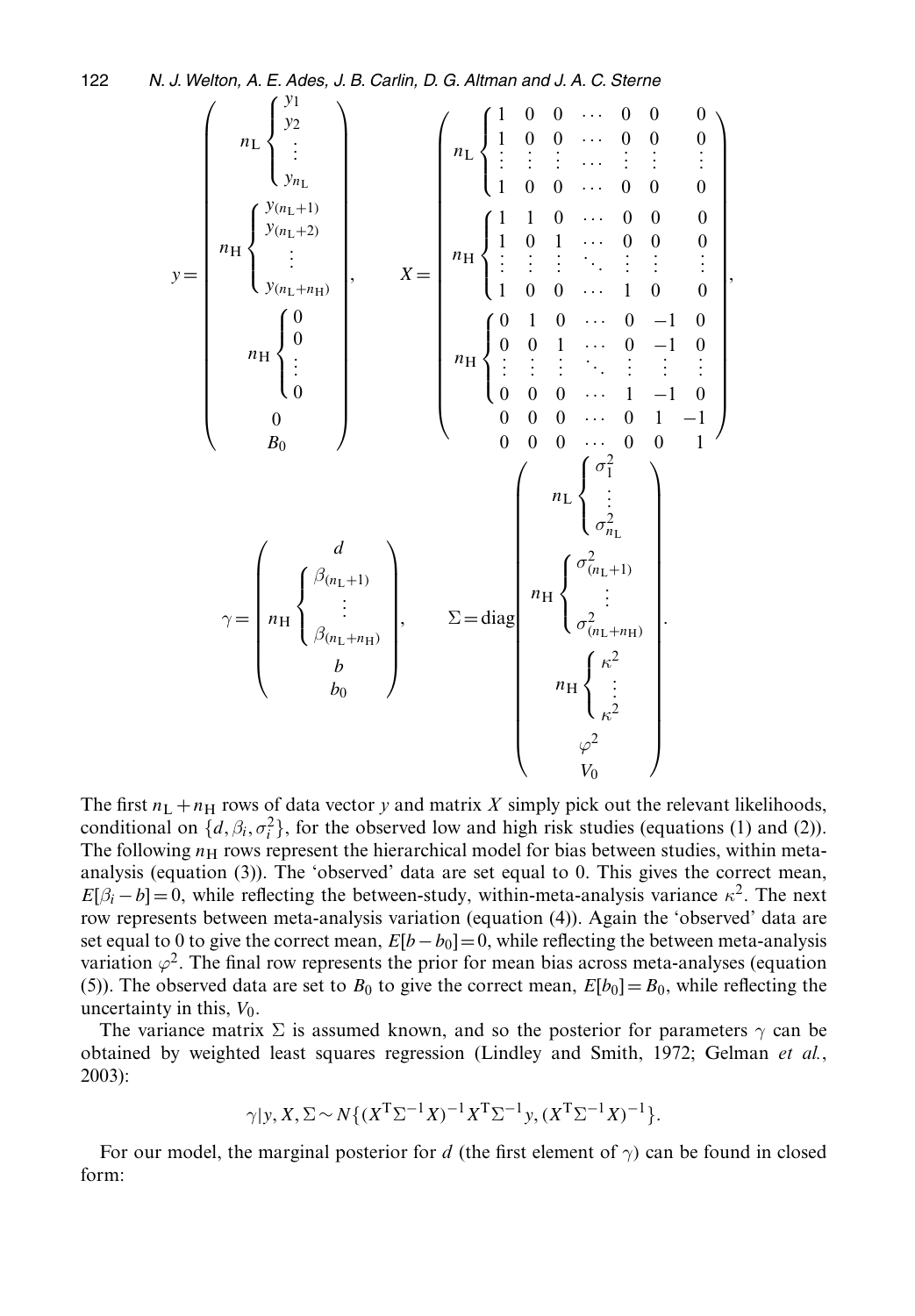$$
E[d|\{y_i, \sigma_i^2\}] = \frac{\sum_{i=1}^{n_L} y_i / \sigma_i^2 + (1/w) \sum_{i=n_L+1}^{n_L+n_H} (y_i - B_0) / (\sigma_i^2 + \kappa^2)}{\sum_{i=1}^{n_L} 1 / \sigma_i^2 + (1/w) \sum_{i=n_L+1}^{n_L+n_H} 1 / (\sigma_i^2 + \kappa^2)},
$$
  
var(d|\{y\_i, \sigma\_i^2\}) =  $\left\{\sum_{i=1}^{n_L} 1 / \sigma_i^2 + (1/w) \sum_{i=n_L+1}^{n_L+n_H} 1 / (\sigma_i^2 + \kappa^2)\right\}^{-1},$  (6)

where

$$
w = 1 + \sum_{i=n_L+1}^{n_L+n_H} (V_0 + \varphi^2) / (\sigma_i^2 + \kappa^2).
$$

The posterior mean treatment effect is a weighted average of the L- and H-studies. The L-studies are taken at face value with inverse variance weights. Individual H-studies are weighted by the inverse of the variance of the estimate plus between-study within-meta-analysis variance  $\kappa^2$ . However, this is also multiplied by the inverse of a second weighting factor *w*, which increases with the ratio of uncertainty in the meta-analysis mean bias  $V_0 + \varphi^2$  to between-study, withinmeta-analysis uncertainty in estimated treatment effects  $\sigma_i^2 + \kappa^2$ . So, if the uncertainty in the meta-analysis mean bias is large compared with the estimation uncertainty and between-study meta-analysis mean bias is large compared with the estimation uncertainty and between-study heterogeneity, then H-studies are given less weight. In other words, if we do not know the bias adjustment to make, then an H-study cannot tell us much about the treatment effect however large it is, or however many such studies there are.

Sterne *et al.* (2008) have described some properties of the posterior distribution (equations (6)). In particular, the informational content of H-studies is limited. If there is a single Hstudy, then even if that trial is very large it is still downweighted by  $V_0 + \varphi^2 + \kappa^2$ . Even if there are infinitely many H-studies, the posterior variance still depends on the uncertainty in the meta-analysis mean bias  $V_0 + \varphi^2$ . Note that, for this model to revert to a standard fixed effect meta-analysis that treats all high and low risk evidence at face value, we need to assume that all of  $V_0 = \varphi^2 = \kappa^2 = B_0 = 0$ .

Both to adjust for and to downweight H-studies properly, we therefore need information on variance parameters  $V_0$ ,  $\varphi^2$  and  $\kappa^2$ , as well as on mean bias  $b_0$ . Whereas  $V_0$ ,  $\kappa^2$  and  $b_0$  can (in theory) be estimated from a single meta-analysis,  $\varphi^2$  cannot. However, all parameters can be estimated from meta-epidemiological studies (Sterne *et al.*, 2008).

#### **3. Meta-epidemiological analysis to estimate inputs to bias model**

#### *3.1. Models for meta-epidemiological analysis*

We now show how to estimate  $B_0$ ,  $V_0$ ,  $\varphi^2$  and  $\kappa^2$  from data. Schulz *et al.* (1995) analysed a data set consisting of 33 meta-analyses,  $m=1, \ldots, 33$ , where each study was characterized according to whether concealment of allocation was adequate or inadequate. There were 250 trials in all: 79 adequately concealed (L-studies) and 171 inadequately concealed (H-studies).

Sterne *et al.* (2008) have presented an analysis of the Schulz data (model M1) that was based on a standard model for Bayesian meta-analysis (Smith *et al.*, 1995). They assumed a fixed treatment effect in which  $d_m$  denotes the true treatment effect in all trials that are included in meta-analysis *m*, regardless of allocation concealment. The outcome ra,i,<sup>m</sup> for arm *a* of trial *i* in meta-analysis *m* is assumed to have a binomial likelihood (for given denominator  $n_{a,i,m}$ ):

$$
r_{a,i,m} \sim \text{binomial}(p_{a,i,m}, n_{a,i,m}).
$$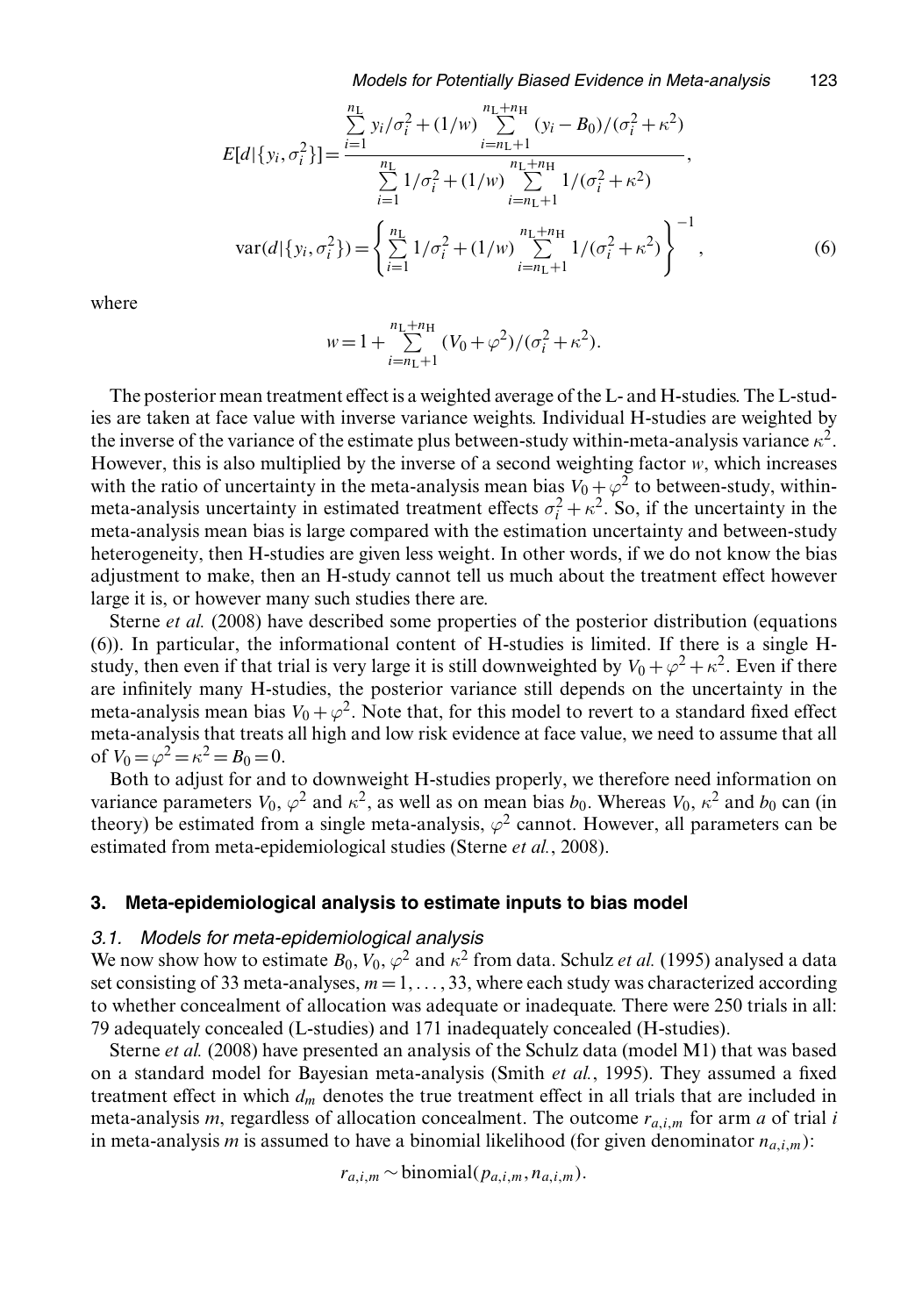## 124 *N. J. Welton, A. E. Ades, J. B. Carlin, D. G. Altman and J. A. C. Sterne*

The probability of success,  $p_{a,i,m}$ , is modelled by a logistic regression:

$$
logit(p_{a,i,m}) = \begin{cases} \mu_{i,m} & a \text{ the control arm,} \\ \mu_{i,m} + d_m + \beta_{i,m} X_{i,m} & a \text{ the treatment arm,} \end{cases}
$$
 (7)

where  $\mu_{i,m}$  is the log-odds of success in the control arm,  $d_m$  is the treatment effect,  $X_{i,m}$  is an indicator of allocation concealment ( $X_{i,m} = 1$ , inadequate;  $X_{i,m} = 0$ , adequate) and  $\beta_{i,m}$  is the bias in treatment effect in study *i* of meta-analysis *m*. This model simply generalizes the approximate normal likelihood model for  $y_{i,m}$  that was used in the previous section, to allow for the binomial variation and to estimate the base risk as well as the odds ratio. The model for bias is exactly the same as set out in equations (1)–(4); however, in the meta-epidemiological analysis we put a flat prior on the mean bias over meta-analyses  $b_0$ . The resulting posterior (with mean  $B_0$  and variance  $V_0$ ) then forms the prior for  $b_0$  in equation (5) for a future meta-analysis.

 $N(0,100^2)$  priors were given to  $\mu_{i,m}$ ,  $d_m$  and mean bias  $b_0$ . The variance parameters were given uniform $(0,10)$  priors on the standard deviation scale. We used uniform priors for standard deviations as suggested by Gelman (2006) and chose the range (0,10) to be large on a log-odds scale. Results were fairly robust to changes in these priors. Posterior summaries from this model were obtained by using MCMC simulation implemented in the WinBUGS 1.4.1 software (Spiegelhalter *et al.*, 2000). In all the results that are presented, two chains were run until convergence (25 000 iterations) according to the Brooks–Gelman–Rubin diagnostic tool (Brooks and Gelman, 1998). These 'burn-in' simulations were then discarded and a further 50 000 iterations run on which all inference is based. Reparameterizing so that the hierarchical models are centred on zero may improve the speed of convergence.

We extend model M1 in three ways. We may expect that  $\kappa^2$  varies between meta-analyses, and so a natural extension is to estimate a hierarchical gamma distribution for between-study, within-meta-analysis, precisions,  $1/\kappa_m^2 \sim \text{gamma}(\eta, \lambda)$ , with flat gamma priors on the common<br>parameters n and  $\lambda$ . Model M2 extends model M1 to incorporate this random-effects distribuparameters  $\eta$  and  $\lambda$ . Model M2 extends model M1 to incorporate this random-effects distribution for  $1/\kappa_m^2$ . Posterior median values for  $\eta$  and  $\lambda$  can then inform a gamma prior for  $1/\kappa_m^2$  in a new meta-analysis a new meta-analysis.

Model M3 extends M1 by incorporating meta-analysis-specific random-effects distributions for the treatment effects, so the fixed treatment effect  $d_m$  is replaced by  $\delta_{i,m} \sim N(d_m, \tau_m^2)$ , where the mean effects in each meta-analysis  $d_m$  are given flat normal priors and  $\tau_m$  are given unithe mean effects in each meta-analysis,  $d_m$ , are given flat normal priors and  $\tau_m$  are given uni $form(0,10)$  priors.

Finally, model M4 incorporates both meta-analysis-specific random-effects distributions for the treatment effect and a random-effects distribution for  $1/\kappa_m^2$ .<br>The WinBUGS code for all the models that are presented

The WinBUGS code for all the models that are presented here can be downloaded from http://www.bristol.ac.uk/cobm/research/mpes.

#### *3.2. Results of the meta-epidemiological analyses*

For model M1 the mean bias  $b_0$  had a posterior mean of  $-0.47$  with posterior standard deviation 0.095 (Table 1). These outputs provide estimates of the parameters in equation (5), i.e.  $\hat{B}_0 = -0.47$  and  $\hat{V}_0 = 0.095^2$ . We summarize the variance parameters with their posterior median values. The posterior median of the between-study within-meta-analysis standard deviation  $\kappa$ was 0.49, and the between-meta-analysis standard deviation  $\varphi$  was 0.26. In Section 5 we compare various approaches to using the posteriors from the Schulz analysis to inform priors for use in a new meta-analysis where studies are characterized according to whether randomization allocation concealment was adequate or inadequate.

Table 1 also shows posterior summaries for models M2–M4. Estimated mean bias  $\hat{B}_0$  is reasonably robust to the choice of model. However, the estimates for both between-meta-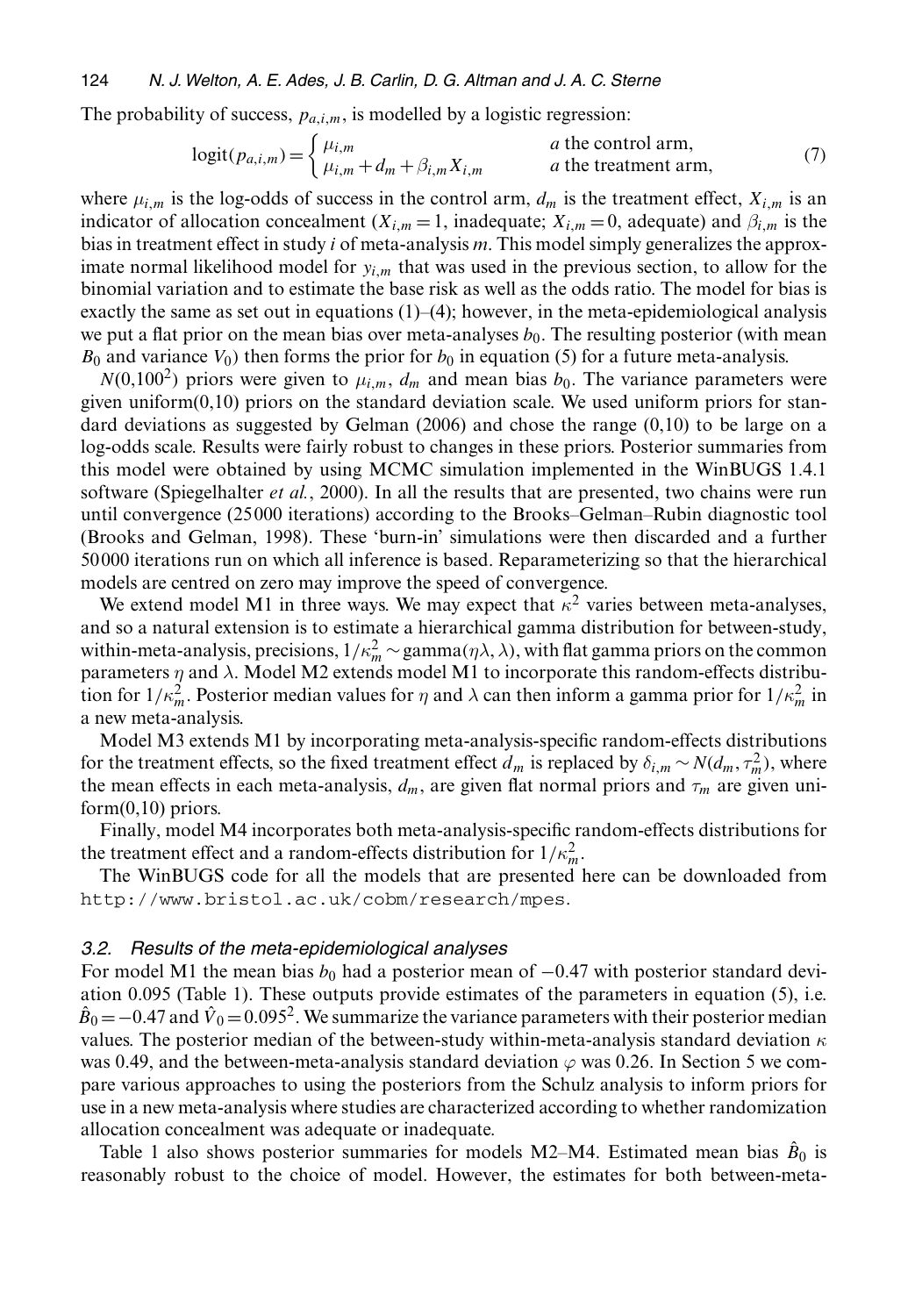| Parameter                                                                                                      | Mean    | <i>Standard</i><br>deviation | Median  | 95% credible<br>interval |  |  |  |  |
|----------------------------------------------------------------------------------------------------------------|---------|------------------------------|---------|--------------------------|--|--|--|--|
| Model M1: Schulz analysis (fixed treatment effect; $\kappa^2$ fixed)                                           |         |                              |         |                          |  |  |  |  |
| $b_0$                                                                                                          | $-0.47$ | 0.095                        |         | $-0.47$ $(-0.65, -0.28)$ |  |  |  |  |
| $\varphi$                                                                                                      |         | $0.26$ $0.131$ $0.26$        |         | (0.02, 0.52)             |  |  |  |  |
| $\kappa$                                                                                                       | 0.50    | 0.062                        | 0.49    | (0.38, 0.62)             |  |  |  |  |
| Model M2: Schulz analysis (fixed treatment effect; $1/\kappa_m^2 \sim \text{gamma}(\eta \lambda, \lambda)$ )   |         |                              |         |                          |  |  |  |  |
| b <sub>0</sub>                                                                                                 | $-0.45$ | 0.094                        |         | $-0.45$ $(-0.64, -0.27)$ |  |  |  |  |
| $\eta$                                                                                                         |         | 7.28 3.892                   |         | $6.26$ $(3.17, 17.27)$   |  |  |  |  |
| $\lambda$                                                                                                      | 1.38    | 3.138                        | 0.41    | (0.06, 10.04)            |  |  |  |  |
| $\varphi$                                                                                                      |         | $0.24$ $0.131$               | 0.24    | (0.01, 0.51)             |  |  |  |  |
| $\kappa_m$                                                                                                     | 0.50    | 0.879                        | 0.44    | (0.19, 1.13)             |  |  |  |  |
| Model M3: Schulz analysis (random treatment effects, $\kappa^2$ fixed)                                         |         |                              |         |                          |  |  |  |  |
| $b_0$                                                                                                          |         | $-0.46$ 0.108                |         | $-0.47$ $(-0.66, -0.25)$ |  |  |  |  |
| $\varphi$                                                                                                      |         | $0.15$ $0.106$               | 0.13    | (0.01, 0.39)             |  |  |  |  |
| $\kappa$                                                                                                       | 0.11    | 0.085                        | 0.10    | (0.00, 0.30)             |  |  |  |  |
| Model M4: Schulz analysis (random treatment effects; $1/\kappa_m^2 \sim \text{gamma}(\eta \lambda, \lambda)$ ) |         |                              |         |                          |  |  |  |  |
| b <sub>0</sub>                                                                                                 |         | $-0.44$ 0.119                | $-0.43$ | $(-0.68, -0.21)$         |  |  |  |  |
| $\eta$                                                                                                         |         | 22.27 11.20                  | 19.83   | (7.24, 51.23)            |  |  |  |  |
| $\lambda$                                                                                                      | 3.21    | 5.083                        | 1.26    | (0.06, 18.30)            |  |  |  |  |
| $\varphi$                                                                                                      | 0.14    | 0.110                        | 0.12    | (0.00, 0.40)             |  |  |  |  |
| $\kappa_m$                                                                                                     | 0.24    | 0.104                        | 0.23    | (0.13, 0.43)             |  |  |  |  |
|                                                                                                                |         |                              |         |                          |  |  |  |  |

**Table 1.** Posterior summaries from models M1–M4 described in Section 3 for the meta-epidemiological analysis applied to the Schulz data†

†Where there is a random-effect distribution for between-study, within meta-analysis, precision in bias, the predictive distribution, on the standard deviation scale, in a new meta-analysis,  $\kappa_m$ , is presented.

analysis variation in bias  $\hat{\varphi}^2$  and between-study, within-meta-analysis variation  $\hat{\kappa}^2$  are lower if a random-effects model is used for treatment effect. This has the potential to impact strongly on the presumed informational content of studies at high risk of bias. We therefore need to consider the choice of models for the meta-epidemiological data carefully before forming priors for a new meta-analysis. It is also important that the same model is used for a new meta-analysis as was used to form prior inputs.

## **4. Fixed or random treatment effects: model fit and selection**

In the bias model (equations  $(3)$ – $(5)$ ) we are already assuming random effects; therefore it seems reasonable to use the adequately concealed evidence alone to decide whether to use a fixed or random-effects model for the true treatment effect. Table 2 shows the posterior mean of the residual deviance,  $\bar{D}_{\text{res}}$ , effective number of parameters,  $p_D$ , and the deviance information criterion DIC (Spiegelhalter *et al.*, 2002) for both fixed and random-effects treatment models for the Schulz data, on the basis of the adequately concealed studies alone. DIC is the sum of the residual deviance  $\bar{D}$  and the effective number of parameters,  $p<sub>D</sub>$ , and provides a measure of model fit that penalizes model complexity. Because of the non-linearity between the likelihood and the model parameters, we calculate  $p<sub>D</sub>$  at the posterior mean of the fitted values rather than at the posterior mean of the parameters (Welton and Ades, 2005). We see that, although the random treatment effects model has a better fit (lower  $\bar{D}_{res}$ ), it also has substantially more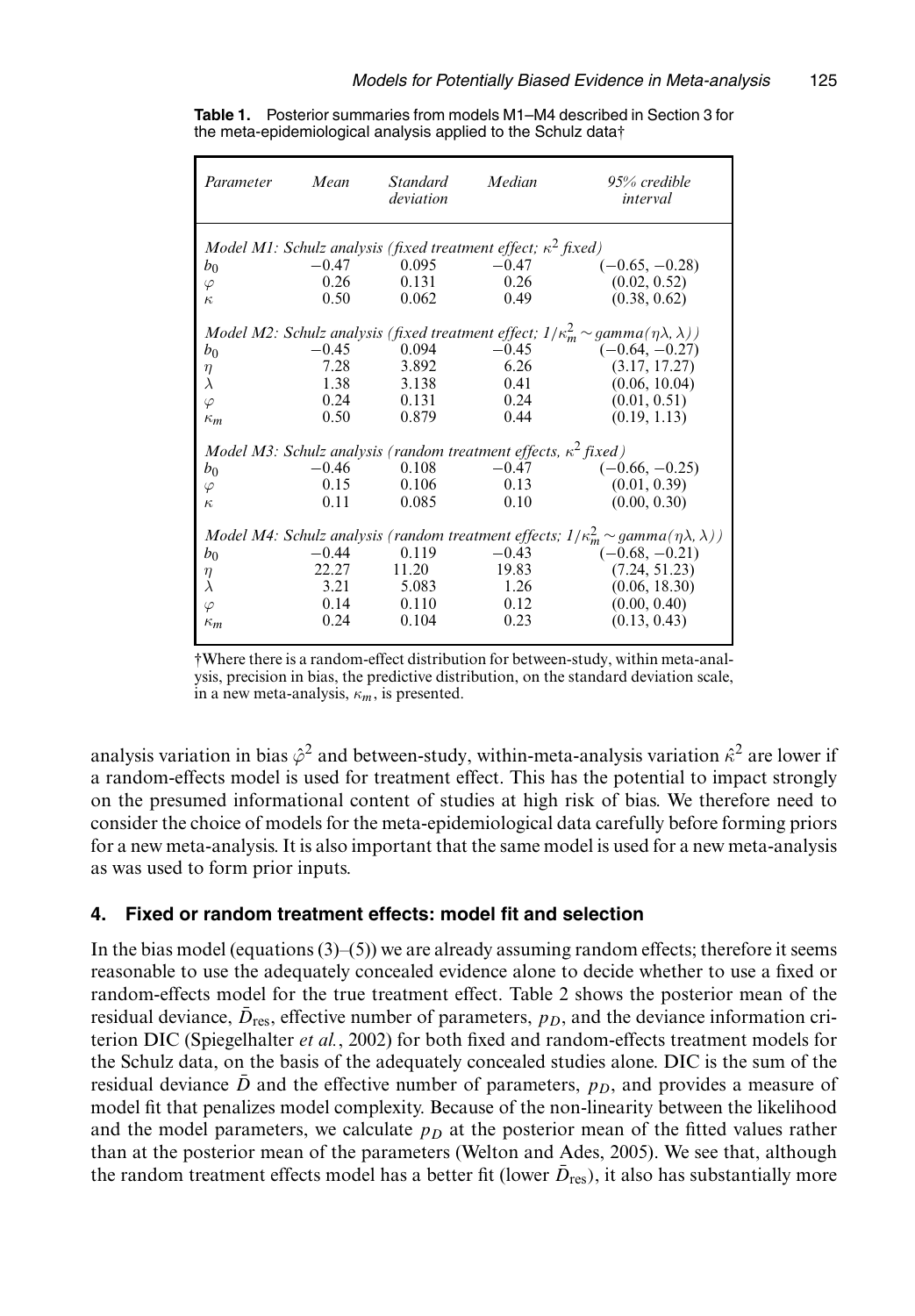**Table 2.** Posterior mean residual deviance  $D_{res}$ , effective number of parameters,  $p_D$ , and deviance information criterion DIC for the meta-epidemiological analysis†

| Model                                                           |       | $p_D$ | DIC   |  |  |  |
|-----------------------------------------------------------------|-------|-------|-------|--|--|--|
| Adequately concealed evidence from Schulz data                  |       |       |       |  |  |  |
| Fixed treatment effects                                         | 179.7 | 115.0 | 294.7 |  |  |  |
| Random treatment effects                                        | 156.5 | 145.8 | 302.3 |  |  |  |
| Adequately and inadequately concealed evidence from Schulz data |       |       |       |  |  |  |
| M1, fixed treatment effect; $\kappa$ fixed                      | 538.1 | 373.7 | 911.8 |  |  |  |
| M2, fixed treatment effect; $\kappa_m$ random                   | 535.8 | 370.2 | 906.0 |  |  |  |
| M3, random treatment effect; $\kappa$ fixed                     | 500.6 | 401.6 | 902.2 |  |  |  |
| M4, random treatment effect; $\kappa_m$ random                  | 497.3 | 405.6 | 902.9 |  |  |  |
|                                                                 |       |       |       |  |  |  |

†Results are presented for modelsM1–M4 described in Section 3, applied to adequately concealed evidence only from the Schulz data and adequately and inadequately concealed evidence from the Schulz data.

parameters (higher  $p_D$ ) and consequently has higher DIC. The adequately concealed evidence alone therefore suggests that a fixed treatment effect model is the more parsimonious. However, even if there is no evidence of heterogeneity in treatment effects, we may still not feel that it is appropriate to assume a fixed effects model—as this assumption will be forced to hold across all meta-analyses, including a new meta-analysis.

Table 2 also shows model fit based on both adequately and inadequately concealed trials, for the four different models M1–M4. It is interesting to see that, although model M2 (random effects for  $1/\kappa_m^2$ ) has a similar  $\bar{D}_{\text{res}}$ , the effective number of parameters is actually reduced, lead-<br>ing to a lower DIC in the fixed treatment effect model. This seems counterintuitive—the more ing to a lower DIC in the fixed treatment effect model. This seems counterintuitive—the more complicated model has lower complexity,  $p_D$ . However, the random-effects model for  $1/\kappa_m^2$  has<br>the consequence that overall there is a higher degree of shripkage in the bias parameters—leading the consequence that overall there is a higher degree of shrinkage in the bias parameters—leading to a lower effective number of parameters overall.

On the basis of the evidence, there is little to choose between the models. We would tentatively propose M4, the random treatment effect model and random effects for  $1/\kappa_m^2$ , on the grounds<br>that a fixed treatment effect model is too restrictive for general use, and that it is unlikely that that a fixed treatment effect model is too restrictive for general use, and that it is unlikely that between-study variation in bias is the same in different meta-analyses. However, we must accept that the degree to which the inadequately concealed evidence is downweighted could be sensitive to model choice. Whichever model we decide on for the meta-epidemiological analysis, the same model should be used in the analysis of a new meta-analysis.

## **5. Bias-adjusted treatment effect estimates in a new meta-analysis: sensitivity to model choice and format of priors**

## *5.1. Sensitivity to model choice*

We now show how evidence-based priors for bias parameters that are obtained from the analysis of the Schulz data can be introduced into a new meta-analysis. We use as an example a meta-analysis of studies comparing Clozapine *versus* neuroleptic medication for treatment of schizophrenia (Wahlbeck *et al.*, 1998). Allocation concealment in each study was classified as either inadequate or unclear, or adequate. The data were in the form of binomial counts, and we used a logistic regression model as presented in equation (7), for a single meta-analysis *m*, and the bias model as given by equations  $(1)$ – $(5)$ .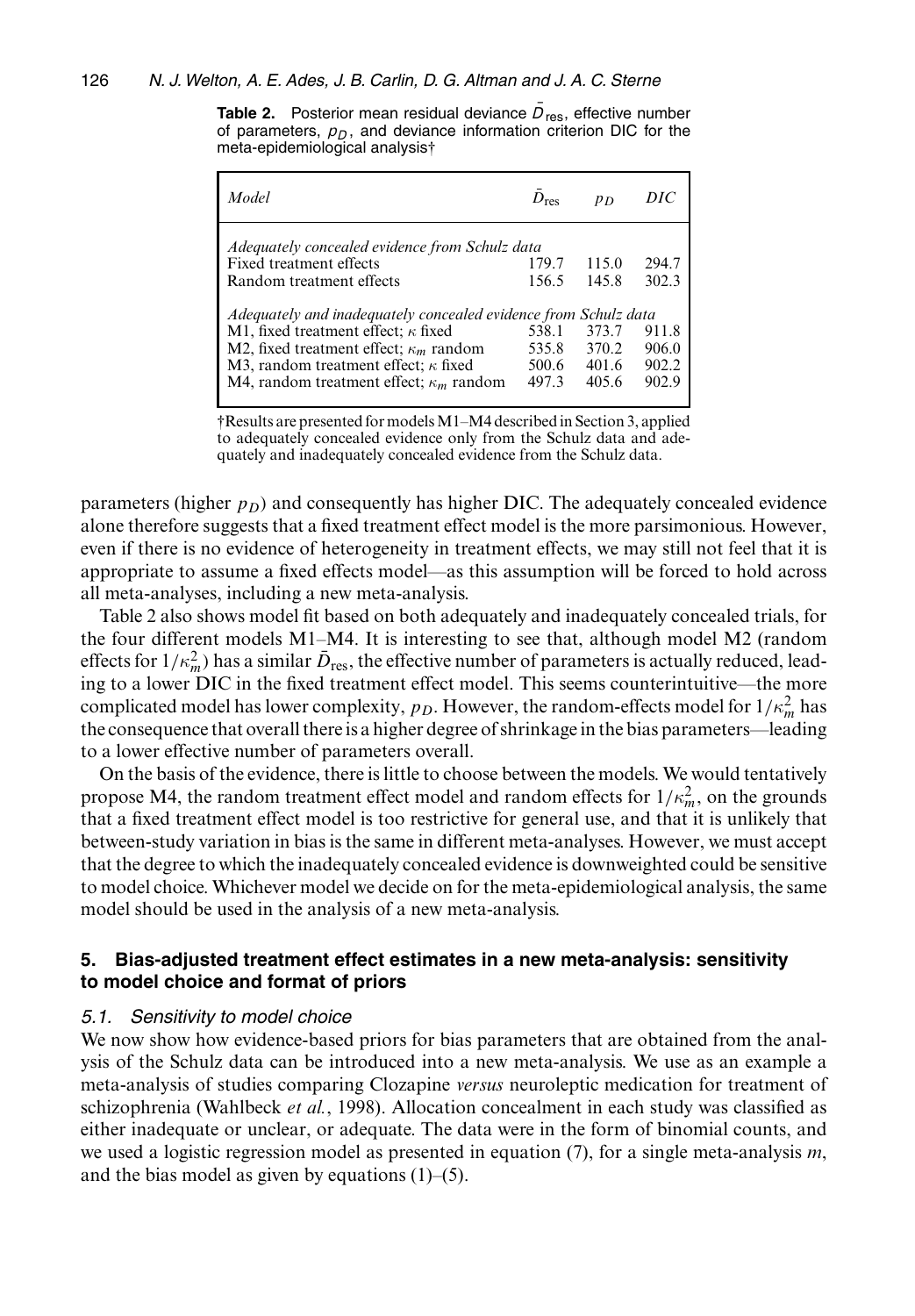| Bias model                                                                                                                                | Posterior mean (95% credible interval)<br>for the following treatment effect models:              |                                                                                             |
|-------------------------------------------------------------------------------------------------------------------------------------------|---------------------------------------------------------------------------------------------------|---------------------------------------------------------------------------------------------|
|                                                                                                                                           | Fixed effects                                                                                     | Random effects                                                                              |
| Face value<br>Adequately concealed studies<br>Inadequately concealed studies<br>Adequately and inadequately<br>concealed studies combined | $-0.321(-0.836, 0.193)$<br>$-0.884(-1.129, -0.641)$<br>$-0.781(-1.002, -0.562)$                   | $-0.065(-1.682, 2.840)$<br>$-0.533(-1.031, 0.130)$<br>$-0.452(-0.883, 0.081)$               |
|                                                                                                                                           | Model M1                                                                                          | Model M3                                                                                    |
| Bias adjustment, $\kappa$ fixed<br>Non-parametric prior sampled from<br>joint posterior from Schulz                                       | $-0.244(-0.656, 0.152)$                                                                           | $-0.145(-0.630, 0.438)$                                                                     |
| Parametric priors<br>$\kappa$ , $\varphi$ constant<br>$\kappa$ , $\varphi$ stochastic                                                     | $-0.249(-0.663, 0.162)$<br>Bivariate normal.<br>$-0.241(-0.656, 0.165)$                           | $-0.149(-0.613, 0.430)$<br>Independent gammas,<br>$-0.133(-0.609, 0.448)$                   |
|                                                                                                                                           | Model M <sub>2</sub>                                                                              | Model M4                                                                                    |
| Bias adjustment, $\kappa_m$ random<br>Non-parametric prior sampled from<br>joint posterior from Schulz                                    | $-0.259(-0.664, 0.143)$                                                                           | $-0.150(-0.644, 0.450)$                                                                     |
| Parameteric priors<br>$\eta, \lambda, \varphi$ constant<br>$\eta, \lambda, \varphi$ stochastic                                            | $-0.256(-0.658, 0.144)$<br>$\eta$ , $\lambda$ gamma; $\varphi$ normal,<br>$-0.260(-0.669, 0.147)$ | $-0.144(-0.625, 0.439)$<br>$\eta$ , $\lambda$ , $\varphi$ gamma,<br>$-0.142(-0.634, 0.437)$ |

**Table 3.** Posterior summaries for the pooled treatment effect (log-odds-ratio) in the Clozapine meta-analysis†

†Results where all evidence is taken at face value are shown separately for inadequately and adequately concealed trials, as well as when both types of study are combined. Results are also presented for bias adjustment models M1–M4, for different methods for introducing prior information on the bias parameters.

We begin with estimates of pooled treatment effect based on separate meta-analyses of the trials at high and low risk of bias (Table 3). This allows us to investigate the extent of bias in the high risk studies, before fitting more complex models that adjust for bias. If only the adequately concealed trials are included, the pooled (fixed effect) log-odds-ratio has posterior mean <sup>−</sup>0:321 (95% credible interval (CI) <sup>−</sup>0:84 to 0.19), compared with <sup>−</sup>0:884 (95% CI <sup>−</sup>1:13 to <sup>−</sup>0:64) for the inadequately concealed studies, suggesting that these studies are subject to bias. Note that the difference in posterior mean pooled log-odds-ratio between the adequately and inadequately concealed studies is  $-0.563$ , which is consistent with the estimated 95% CI for mean bias from the analysis of the Schulz data (95% CI  $-0.65$  to  $-0.28$ ) (Table 1). If all the evidence is taken at face value, then the posterior mean pooled log-odds-ratio is  $-0.781$  (95% CI  $-1.13$  to  $-0.64$ ), which lies between the two but closer to the mean of the inadequately concealed studies which are larger and more numerous. Different estimates are obtained with random-effects models, because the larger studies, which showed the strongest effects, have relatively less weight (Fig. 1). However, the combined effect taking all evidence at face value is again between the pooled effects of the adequately and inadequately concealed studies.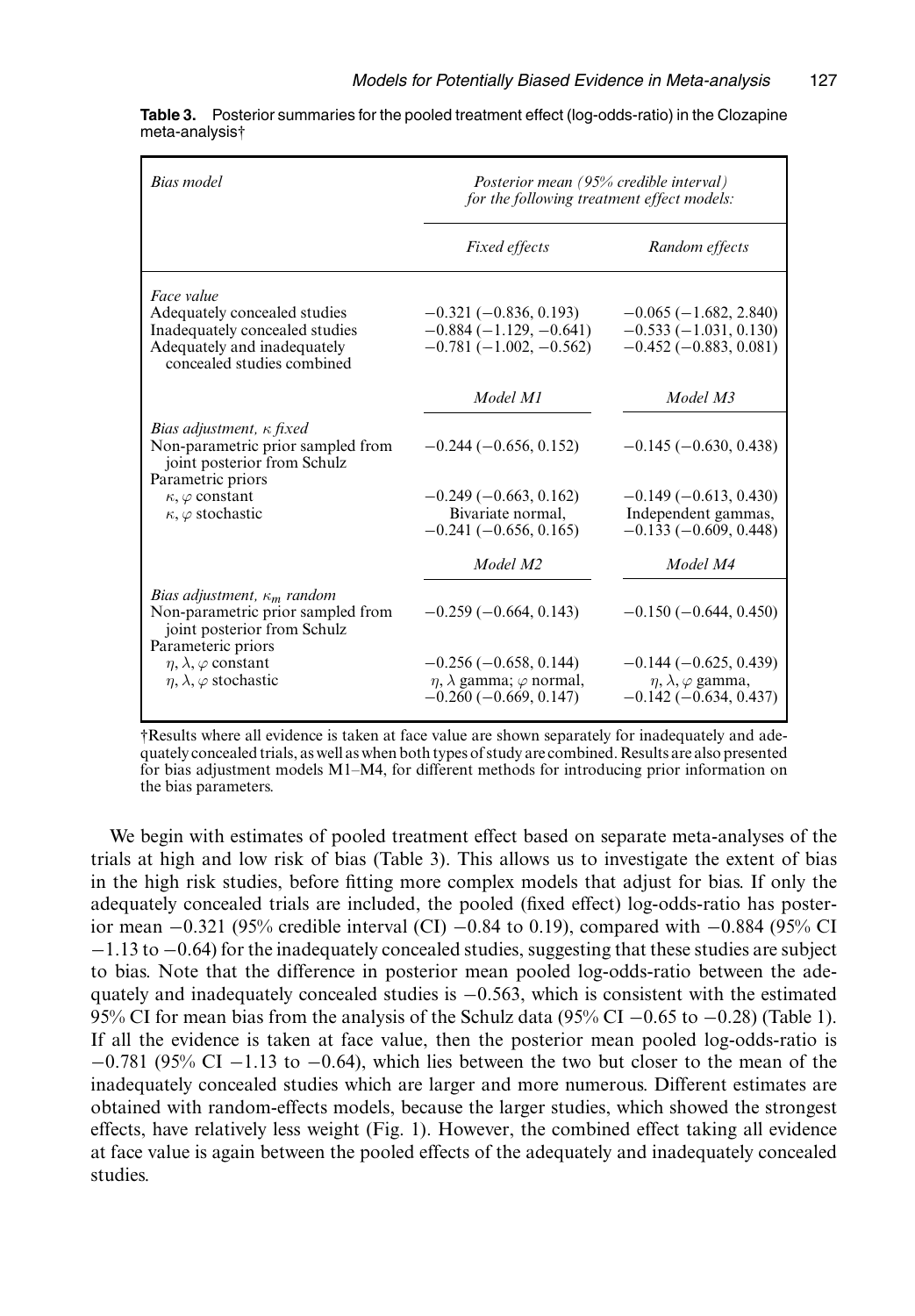

**Fig. 1.** Posterior mean study-specific and pooled treatment effects (on a log-odds-ratio scale), with 95% CIs, for random-effects models separately for inadequately concealed (taken at face value) and adequately concealed trials: in addition results are shown when both types of study are combined and taken at face value

We might expect the bias-adjusted posterior mean pooled log-odds-ratio to lie (for the fixed treatment effect model) between <sup>−</sup>0:321, the face value estimate from the adequately concealed studies, and  $-0.884 + 0.47 = -0.414$ , the face value estimate from the inadequately concealed studies adjusted for mean bias. Perhaps counterintuitively, the posterior mean bias-adjusted pooled estimate is  $-0.244$  (95% CI  $-0.66$  to 0.15) (Table 3). However, the bias model is hierarchical in nature and, just like a random treatment effects model, gives relatively less weight to the large studies, which in this example are also the studies showing the greatest treatment effect. The combined effect of the random-effects model for bias and the bias adjustment is to shift the combined treatment effect estimate substantially in the direction of no effect. Each of the bias-adjusted models gives little evidence of a treatment effect, in contrast with the analyses that take the inadequately concealed evidence at face value (Table 3).

Extending the analysis to a random treatment effects model leads to a greater posterior standard deviation, and reduced treatment effect sizes. This is in part because the larger studies (which have relatively more weight in a fixed effect analysis) show the bigger treatment effects in this example (Fig. 1), but also because the prior inputs for the variance parameters are sensitive to the use of a random- or fixed effects model (Table 1). Arguing as above, we might expect that the bias-adjusted posterior mean log-odds-ratio lies between  $-0.065$  and  $-0.533+0.47=-0.063$ , when in fact the pooled bias-adjusted estimate is  $-0.145$  (95% CI  $-0.63$  to 0.44) (Table 3). For the random-effects model the treatment effect is stronger than expected by intuition. Again this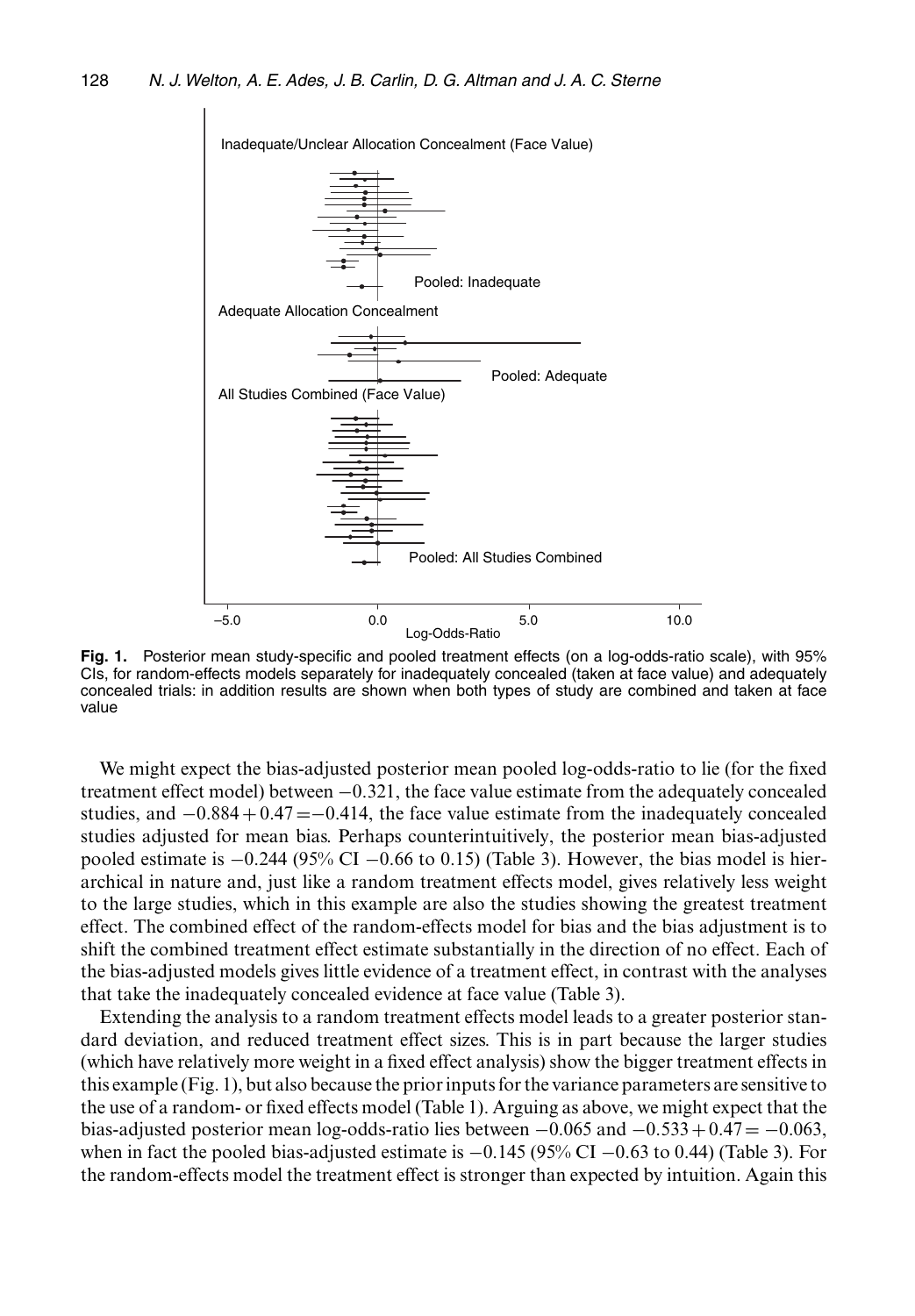is a result of the hierarchical model for bias, which leads to a reduction in estimated betweenstudy heterogeneity in treatment effect in the bias-adjusted models. As a consequence, more weight is given to the large studies with strong treatment effects than for models where the evidence is taken at face value.

#### *5.2. Sensitivity to format of priors*

We next consider in more detail how to introduce priors based on the analysis of the Schulz data into a new meta-analysis. In the results that were presented above (Table 3), we sampled from the joint posterior distribution from the Schulz analysis to form a joint prior for  $b_0$ ,  $\kappa$  and  $\varphi$ (for  $\kappa$  fixed; models M1 and M3) or  $b_0$ ,  $\eta$ ,  $\lambda$  and  $\varphi$  (for  $\kappa_m$  random; models M2 and M4). We achieved this by saving the MCMC chains (thinned every 25 iterations) from the Schulz analysis (resulting in 2000 records) and then sampled with replacement from these 2000 records to provide a non-parametric joint prior.

Meta-analysts may not have access to either a full relevant meta-epidemiological data set or the MCMC chains from a resulting meta-epidemiological analysis. There are several possible parametric approximations that can be made. We could simply enter  $\kappa$  and  $\varphi$  (for  $\kappa$  fixed; models M1 and M3) or  $\eta$ ,  $\lambda$  and  $\varphi$  (for  $\kappa_m$  random; models M2 and M4) as constants in equations (3)–(5), taking their posterior median values from the Schulz output. Alternatively, we could treat  $\kappa$  and  $\varphi$ , or  $\eta$ ,  $\lambda$  and  $\varphi$ , as stochastic, and attempt to approximate their joint distributions parametrically, on the basis of the output from the Schulz analysis. Inevitably, there will be a wide range of modelling options here (the approximations that are described in Table 3 represent



**Fig. 2.** Posterior standard deviation of fixed treatment effect  $d_m$ , plotted against prior standard deviation  $\overline{I}$  . The meta-analysis-specific mean bias  $\sqrt{(V_0 + \varphi^2)}$ , for four scenarios (where L denotes low risk of bias<br>and H high risk of bias), L-trials only, a single infinitely sized H-trial, 10 H-trials with typical (f data) variance of  $\sigma_l^2 = 0.7$  and an infinite number of H-trials: in all cases the L-evidence from the Clozapine<br>example is used and ε<sup>2</sup> is set equal to 0.25, the posterior mean from the fixed treatment effect model for example is used and  $\hat{\kappa}^2$  is set equal to 0.25, the posterior mean from the fixed treatment effect model for the Schulz data; the posterior CI for  $\sqrt{(V_0 + \varphi^2)}$  from the fixed treatment effect models based on the Schulz data is (0.17, 0.73)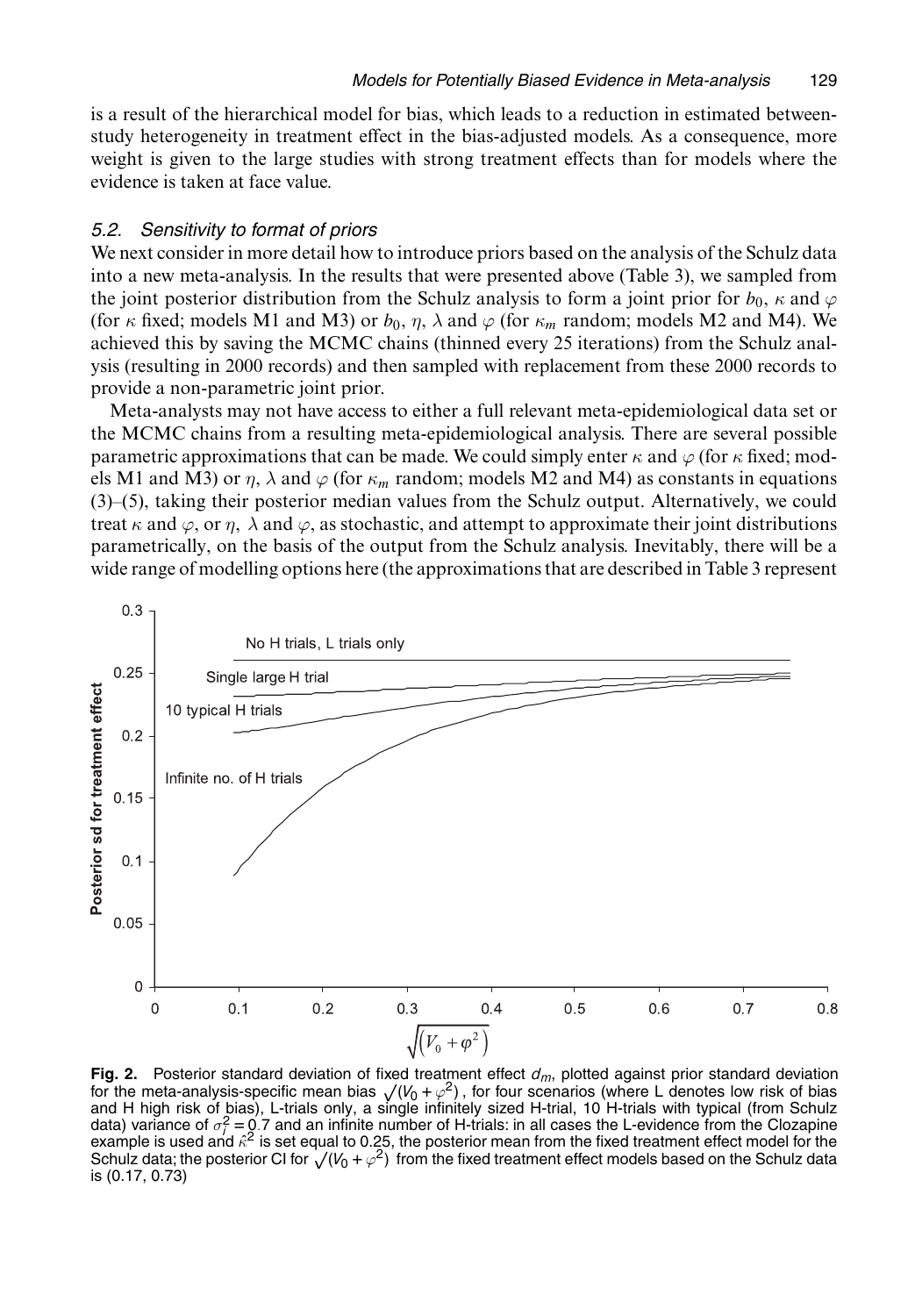just one such choice), raising the further question about whether the MCMC outputs have been adequately captured in the approximation.

These different methods for forming a prior are broadly comparable (Table 3), with both stochastic and constant prior bias parameters giving estimated bias-adjusted treatment effects that are close to those obtained by using the full joint posterior from Schulz *et al.* (1995) as a prior. For the stochastic models, slightly different results were found with different models, but no consistent pattern could be seen.

# **6. Contribution of evidence at high risk of bias: sensitivity to parameters of the bias model**

It is clear from this analysis that the bias-adjusted estimated treatment effect and its posterior uncertainty will be sensitive to the inputs to the bias model from the meta-epidemiological modelling. The algebraic solution (equation (6)) to the basic bias model allows us to carry out sensitivity analysis to prior inputs in more detail, either by evaluating posterior summaries directly for given input values or by looking at derivatives with respect to given inputs. For example, Fig. 2 shows how the posterior standard deviation for the treatment effect increases as the prior uncertainty (on the standard deviation scale) in meta-analysis-specific mean bias increases (for  $\hat{\kappa}^2$  set equal to 0.25, the posterior mean from the fixed treatment effect model for the Schulz data). The higher the value of  $\sqrt{(V_0 + \varphi^2)}$ , the more the evidence at high risk of bias is downweighted. The posterior standard deviation of the treatment effect decreases as the number



**Fig. 3.** Implied informational content of the evidence at high risk of bias on a precision scale (precision including H-trials minus precision with L-trials only), plotted against prior standard deviation of the meta-analysis-specific mean bias,  $\sqrt{(V_0 + \varphi^2)}$ : results are presented for a single infinitely sized H-trial (curve a), 10 H-trials with typical (from the Schulz data) variance of  $\sigma_l^2 = 0.7$  (curve b) and an infinite number of H-trials<br>(curve c): in all cases the I-evidence from the Clozapine example is used and  $\hat{\kappa}^2$  is set equal to 0 (curve c); in all cases the L-evidence from the Clozapine example is used and  $\hat{\kappa}^2$  is set equal to 0.25, the posterior mean from fixed treatment effect model for the Schulz data; numerical results are superimposed for fixed and random treatment effect models with random  $\kappa_m^2$  for the Clozapine meta-analysis; the posterior<br>95% CL for *J* (Ι/<sub>Ο</sub> + *ο*<sup>2</sup>) from the fixed treatment effect models based on the Schulz data is (0.17, 0. 95% CI for  $\sqrt{(V_0 + \varphi^2)}$  from the fixed treatment effect models based on the Schulz data is (0.17, 0.73) ( $\times$ ,<br>Clozapine, random-effects model: +, Clozapine, fixed effects model) Clozapine, random-effects model; +, Clozapine, fixed effects model)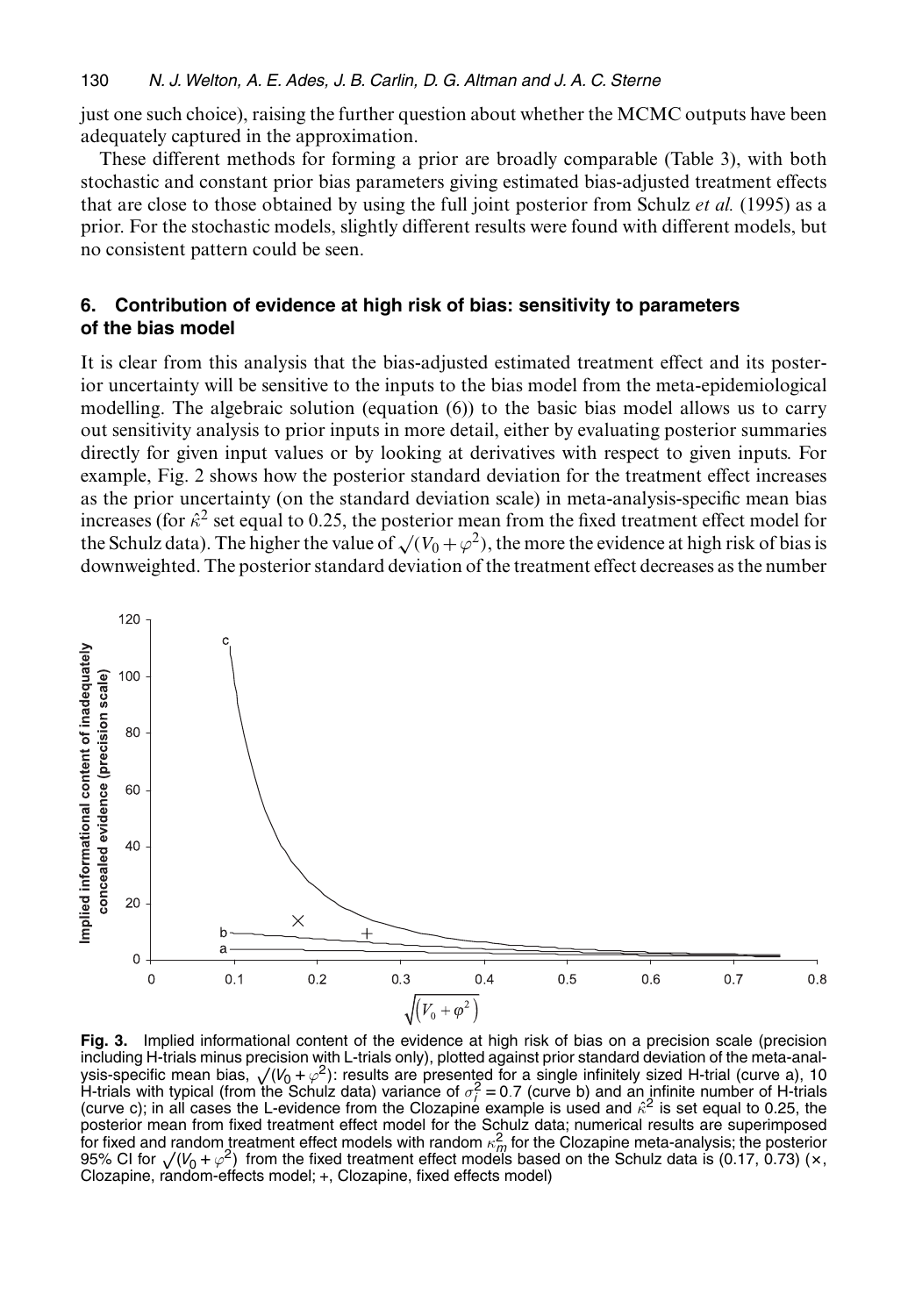of studies at high risk of bias increases from a single (even if very large) study, to 10 typically sized studies, to infinitely many studies (Fig. 2). The effect on posterior uncertainty depends on the value of  $\sqrt{(V_0 + \varphi^2)}$ . On the basis of the fixed treatment effect model for the Schulz data, the posterior mean for  $\sqrt{(V_0 + \varphi^2)}$  was 0.52 with a CI of (0.17, 0.73). When  $\sqrt{(V_0 + \varphi^2)} = 0.52$ , then the posterior standard deviation falls from 0.260 with no studies at high risk of bias to 0.245 with a single large study at high risk of bias, to 0.239 for 10 typical studies at high risk of bias and to 0.233 for an infinite number of studies at high risk of bias. The reduction in posterior uncertainty that is attributable to the use of data at high risk of bias is therefore relatively minor in this case.

It is also instructive to look at the *gain* in precision (which is defined as 1/variance) due to incorporation of the evidence at high risk of bias. This is simply the precision with the H-trials minus precision with no H-trials. This is plotted for various scenarios in Fig. 3. For example if  $\sqrt{(V_0 + \varphi^2)}$  takes values over the 95% CI range (0.17, 0.73), the gain in precision from including 10 typical H-trials (with precision  $1/0.7=1.43$ ) is equivalent to between 5.7 (=8.1/1.43) and 1.1  $(=1.6/1.43)$  typical trials taken at face value. We see that the gain in precision from including the evidence at high risk of bias is limited, unless  $\sqrt{(V_0 + \varphi^2)}$  is low (near the lower end of its CI limits in this analysis). Fig. 3 also shows numerical results of fitting fixed and random treatment effect models with  $\kappa_m^2$  random to the Clozapine meta-analysis, where there are 16 trials<br>at high risk of hias. The main feature of the random-effects analysis is that the nosterior mean at high risk of bias. The main feature of the random-effects analysis is that the posterior mean for  $\sqrt{(V_0 + \varphi^2)}$  is at the lower end of the CI, and the gain in precision from including the trials at high risk of bias is greater. Thus it would appear (at least for the Clozapine example) that a fixed effect model might lead to more downweighting of the evidence at high risk of bias than a random-effects model.

Fig. 4 shows how this relationship, for 10 typically sized studies at high risk of bias, changes



**Fig. 4.** Posterior standard deviation of treatment effect *dm*, plotted against prior standard deviation for the meta-analysis-specific mean bias  $\sqrt{(V_0 + \varphi^2)}$  for six values of  $\kappa$ , representing the 2.5%, 50% and 95% percentiles of the posterior from the fixed ( $\kappa = 0.38$ , 0.49, 0.62) and random- ( $\kappa = 0$ , 0.1, 0.3) effects models for the Schulz data: in all cases the evidence at low risk of bias from the Clozapine example is used, with 10<br>H-trials with typical (from the Schulz data) variance of  $\sigma_i^2 = 0.7$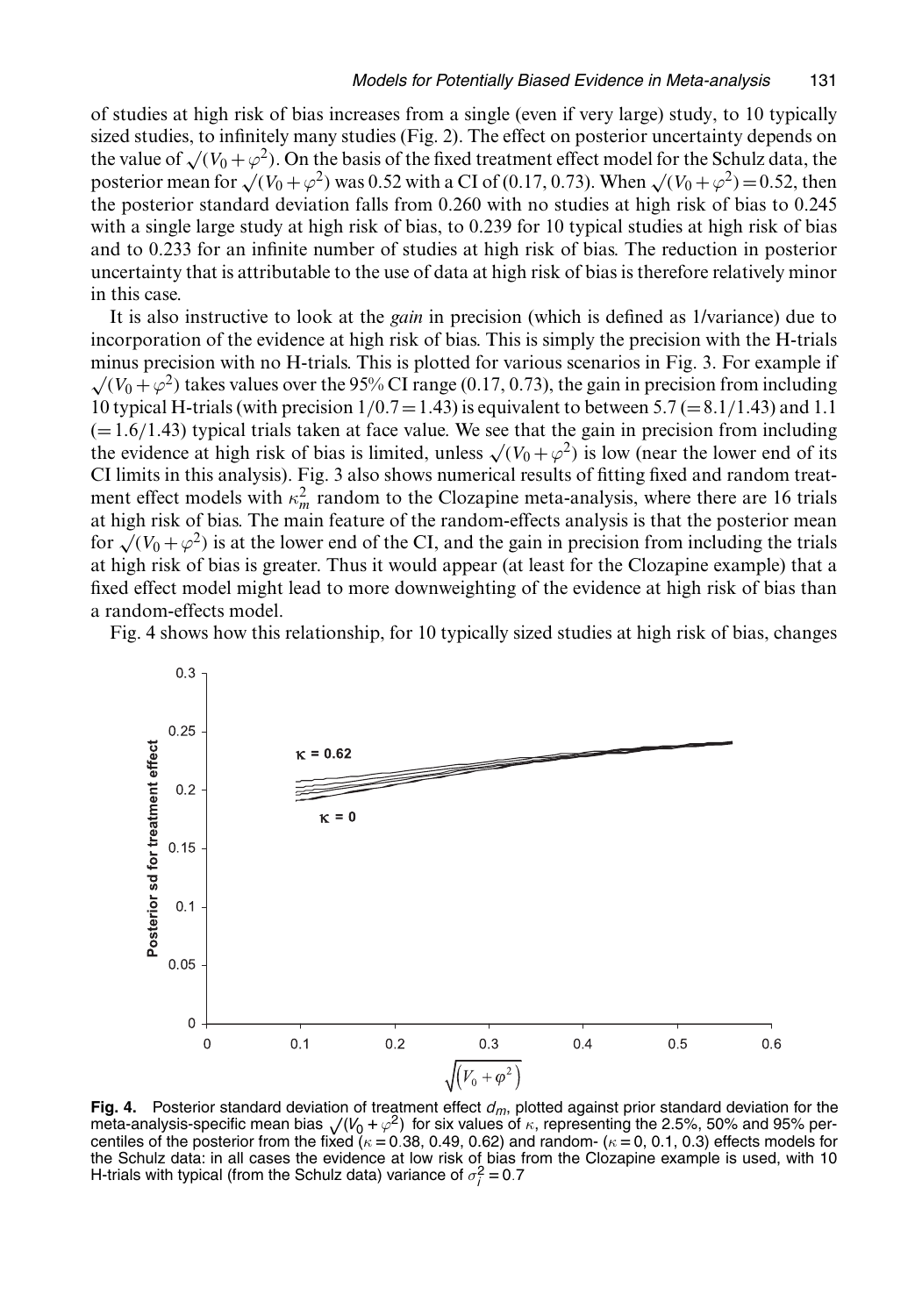with  $\kappa$ . Increasing the between-study heterogeneity in bias  $\kappa$  leads to a modest increase in posterior standard deviation in treatment effect. For example, when  $\sqrt{(V_0 + \varphi^2)} = 0.52$  (the mean from a fixed treatment effects model), then the posterior standard deviation falls from 0.240 to 0.238 as  $\kappa$  falls from 0.62 to 0. A random-effects model leads to lower values of  $\kappa$ , and consequently more weight given to the evidence at high risk of bias. However, Figs 2 and 4 show that the posterior standard deviation in treatment effect is much more sensitive to changes in uncertainty in meta-analysis-specific mean bias,  $\sqrt{(V_0 + \varphi^2)}$ , than to  $\kappa$ . This can be shown to hold in general, for the fixed effect model, by considering the respective derivatives in equation (6).

## **7. Discussion**

Any meta-analysis containing studies at high and low risk of bias should compare results, for estimated treatment effect and corresponding precision, both including and excluding the high risk evidence (taken at face value). However, there is usually too little information within a meta-analysis to allow precise estimation of the differences between treatment effects in low and high risk studies (Sterne *et al.*, 2002). Therefore, regardless of whether treatment effect estimates including or excluding the high risk evidence appear consistent, we should still have more faith in the low risk evidence. Taking the high risk studies at face value will underestimate uncertainty in treatment effects, which may have implications for any resulting decision analysis. The bias adjustment models that are presented here attempt to capture this uncertainty, as well as systematic differences between treatment effect estimates in low and high risk studies.

There has been considerable recent discussion of methods for addressing bias in observational or randomized studies. Most of the proposals that have been published so far are reweighting schemes, which accord evidence with a high risk of bias a lower weight (Begg and Pilote, 1991; Li and Begg, 1994; Larose and Dey, 1997; Prevost *et al.*, 2000; Spiegelhalter and Best, 2003). Eddy *et al.* (1992) pointed out that this mitigates the bias but does not eliminate it. Our approach can be distinguished from this previous work in two ways. First, our proposed model for bias incorporates variation in the extent of mean bias both between studies, within meta-analyses and between meta-analyses. In addition, we include an estimated overall mean bias term and the corresponding uncertainty in this estimate. This not only leads to downweighting of potentially biased evidence but also, at least in principle, to an unbiased pooled estimate. Second, we base the parameters of our bias model on empirical evidence from collections of previously published meta-analyses, because single meta-analyses typically provide only limited information on the extent of bias (Egger *et al.*, 2003; Sterne *et al.*, 2002). This, of course, entails the strong assumption that the mean bias in a new meta-analysis is exchangeable with the mean biases in the meta-analyses included in previous empirical (meta-epidemiological) studies. For example, the meta-analyses that were included in the study of Schulz *et al.* (1995) are mostly from maternity and child care studies, and we must doubt whether the mean bias in studies on drugs for schizophrenia (the Clozapine example meta-analysis) is exchangeable with the mean biases in this collection of meta-analyses.

Our example focused on the problem of bias due to inadequate allocation concealment, which has been the subject of several empirical investigations (although in some ways this was just a vehicle for exploring the statistical methods and the implications of the modelling assumptions). Our sensitivity analyses suggest that studies with inadequate concealment of allocation contribute very little gain in precision on the treatment effect, owing to a relatively high degree of uncertainty in the meta-analysis-specific mean bias  $\sqrt{(V_0 + \varphi^2)}$ . In cases where the precision in treatment effect based on adequately concealed evidence alone is low, owing to little adequately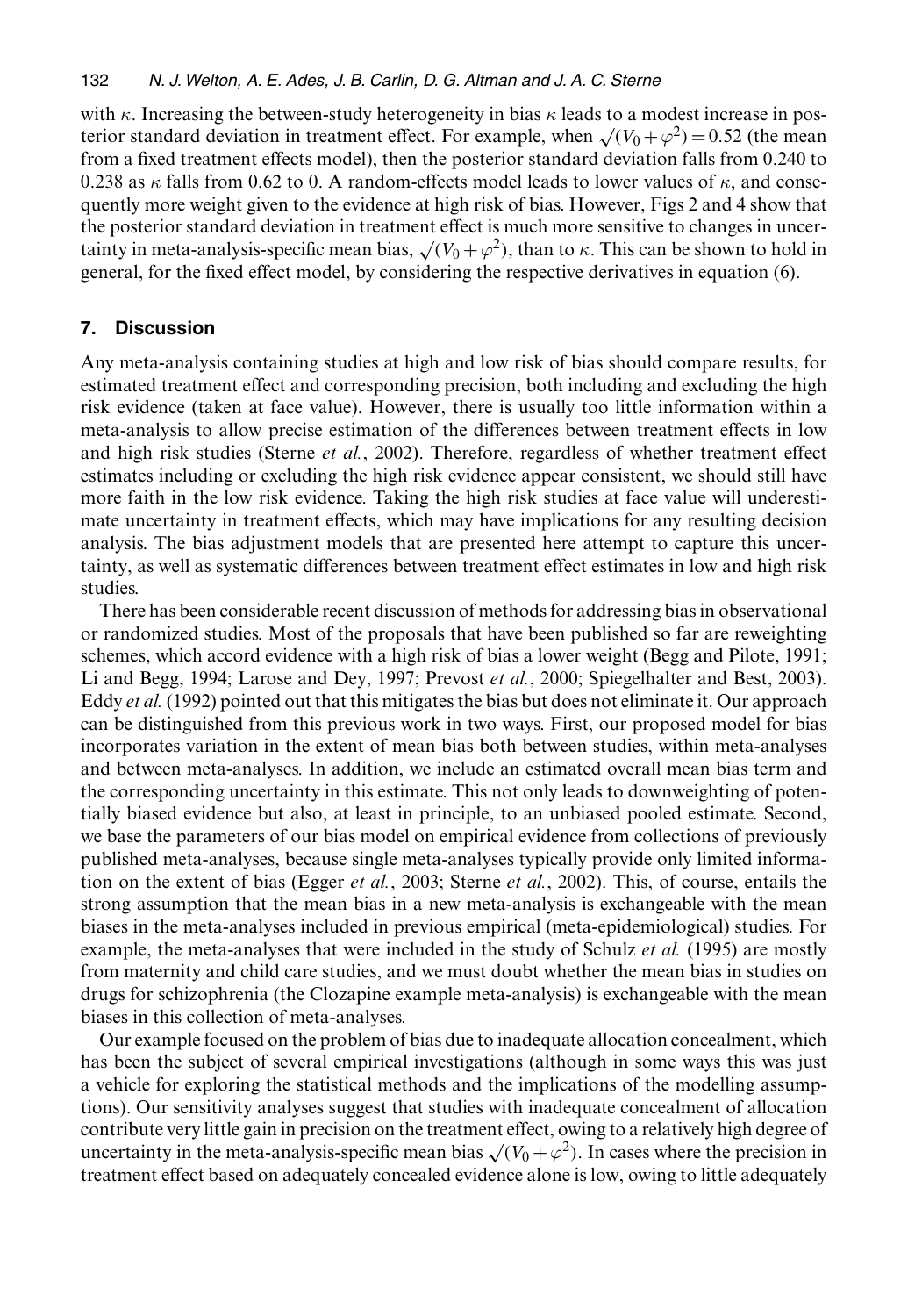concealed evidence being available and/or because a random treatment effects model is being used, then the inadequately concealed evidence may be useful. Otherwise we would tentatively suggest that, on the basis of the evidence that is available, there is little value in incorporating evidence from inadequately concealed trials.

We have clarified some of the technical issues in introducing information from previous meta-epidemiological studies into a new meta-analysis. Ideally, the joint posterior distribution from the meta-epidemiological analysis should be used to form the prior for a new meta-analysis. This would require either access to the complete meta-epidemiological database (which is unlikely to be practical in general) or MCMC outputs from such an analysis, which we would advocate making generally available. We found that plugging in posterior median values for the bias variance parameters produces results which, in this example, give an adequate approximation to the full joint distribution of bias model parameters. However, this will need to be explored more fully in a wider range of examples—in particular when the joint distribution is asymmetrical and/or when parameters are highly correlated.

Recently, a much larger database of meta-analyses has been developed (Wood *et al.*, 2008), which could be used to form priors for bias in new meta-analyses. Wood *et al.* (2008) confirmed that treatment effects were dependent on allocation concealment and also found evidence for an effect of lack of blinding. Interestingly, the evidence for bias was much stronger when outcomes were subjectively assessed than when objectively assessed or all-cause mortality outcomes were used. This suggests that if the meta-epidemiological data can be more specifically tailored to the new meta-analysis, perhaps focusing on studies in a similar area of medicine, with the same outcome measures, it might be possible to reduce the *variety* of different meta-analyses, and thus to generate an evidence base in which estimates of  $\varphi^2$ , the between-meta-analysis variation, were lower. This approach might also address the difficult, but critical, exchangeability assumption, i.e. that the mean bias in studies at high risk of bias in the meta-analysis in question is exchangeable with the mean biases in the meta-analyses in the epidemiological database. The reduction in the size of the evidence base would, however, increase  $V_0$ , the uncertainty in the expectation of mean bias. It is likely, therefore, that reducing either  $V_0$  or  $\varphi^2$  can only be done at the expense of the other, and this suggests that there are clear limits in the amount of information that can be provided by studies at high risk of bias, however carefully one tailors the evidence base for priors.

Meta-epidemiological studies are observational in nature and may therefore be affected by confounding. Confounding might occur because studies at high risk of bias due to a particular flaw in their conduct are more likely than other studies to have further flaws in their conduct. This possibility was addressed by Wood *et al.* (2008), who found the effect of inadequate allocation concealment to be modestly attenuated when controlled for absence of blinding, and vice versa. The potential for such confounding implies that inadequate allocation concealment may not be the *cause* of the bias that was identified in Table 1; however, inadequate allocation concealment might still be considered a proxy for studies at a higher risk of bias.

Siersma *et al.* (2007) discussed statistical models that allow for such confounding. Potential confounders can be adjusted for in the meta-epidemiological analysis by adding regression terms to equation (7). It is also straightforward to incorporate interaction terms to equation (7) that allow the average bias to vary according to characteristics such as whether the outcome variable was subjectively or objectively assessed. In a new meta-analysis, we can also add covariate terms to equations (1) and (2), e.g. patient subgroups for whom there is a differential treatment effect, which may be of interest to clinicians.

The models that are presented here all assume statistical independence of trials and metaanalyses. Such assumptions will be violated if some trials are included in more than one meta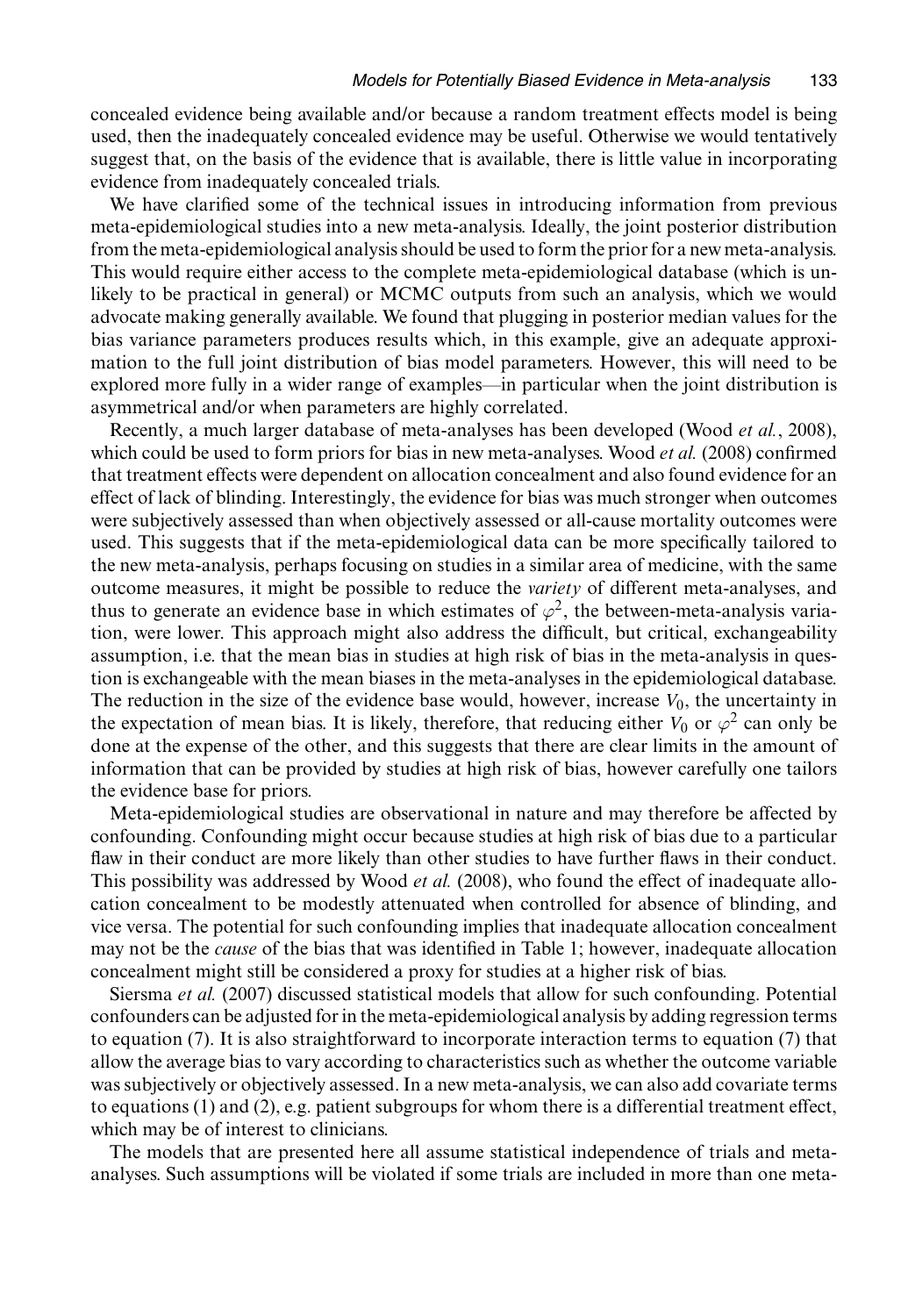analysis. Most published meta-epidemiological analyses have dealt with this issue informally, by including meta-analyses that address different clinical questions and by including only one meta-analysis per systematic review. Wood *et al.* (2008) combined data from three metaepidemiological studies. They dealt with overlap by indexing all trials by using PubMed or similar identifiers, which were used to identify those meta-analyses containing overlapping trials. Meta-analyses were removed to ensure that there was minimal overlap in the data set that was analysed. An alternative would be to use modelling techniques that can allow for the correlation that duplication implies, such as cross-classified random effects (Patterson and Thompson, 1971) that have been modelled by using MCMC simulation (Browne *et al.*, 2001).

Here we have restricted attention to randomized controlled trials. Extension of these methods to include evidence from observational studies would be of interest and would in principle be possible. However, there are substantial practical difficulties in assembling empirical metaepidemiological evidence on the magnitude of and variability in biases in estimates of treatment effects from observational studies, compared with randomized controlled trials. Although there have been several evaluations of differences between intervention effects in randomized controlled trials and observational studies (Deeks *et al.*, 2003), we are not aware of published estimates of the variance of these differences. Much empirical research is based on convenience samples of published meta-analyses (MacLehose *et al.*, 2000; Concato *et al.*, 2000), which may not be representative. Therefore, exchangeability assumptions may be more difficult to justify when combining evidence from observational studies and randomized controlled trials.

We end by reflecting on the implications of our results for the potential future use of the bias adjustment approach in health care intervention assessment. In the context of a national decision maker such as the NICE, any decision that is taken needs to be supported by evidence that is accepted by, among others, groups of patients and the pharmaceutical industry. It is therefore crucial that all modelling assumptions are transparent and reproducible, and not open to interpretation. There seem to be at least three obstacles that would prevent these methods from being adopted for routine use at present.

First, a critical assumption is that the new meta-analysis can be considered exchangeable with those in the existing evidence base. The results of Wood *et al.* (2008) suggest that we would certainly need to consider the variability in bias between clinical areas and according to outcome. However, there are likely to be other possible mechanisms for bias, which may leave the exchangeability assumption open to debate. Second, this paper has focused on a single source of bias, coded as a binary variable. Further work would be required to generalize this to account for multiple sources of bias and to deal with confounding, as discussed above. Although such models for multiple sources of bias are technically feasible (Eddy *et al.*, 1992; Greenland, 2005; Siersma *et al.*, 2007), reliance on exchangeability assumptions and sensitivity to the model for the meta-epidemiological data will be increased. A third obstacle to the acceptance of these methods is the sensitivity of the estimated treatment effect to whether a fixed or random-effects treatment model is employed (Table 3). A choice of a fixed effect model may lead to greater downweighting of evidence at high risk of bias, whereas a random-effects model may give the evidence that is at high risk of bias relatively more weight.

The possibility of using carefully tailored subsets of previous evidence, and the issue of multiple sources of bias, can, of course, be examined in more detail as more comprehensive metaepidemiological databases are established. These analyses will no doubt add to our knowledge of bias mechanisms, lead to refinements in the methods and most importantly provide a better empirical basis for bias adjustment. However, it is all too easy to imagine that a company whose drug is not recommended might dispute a methodology that downweights its evidence of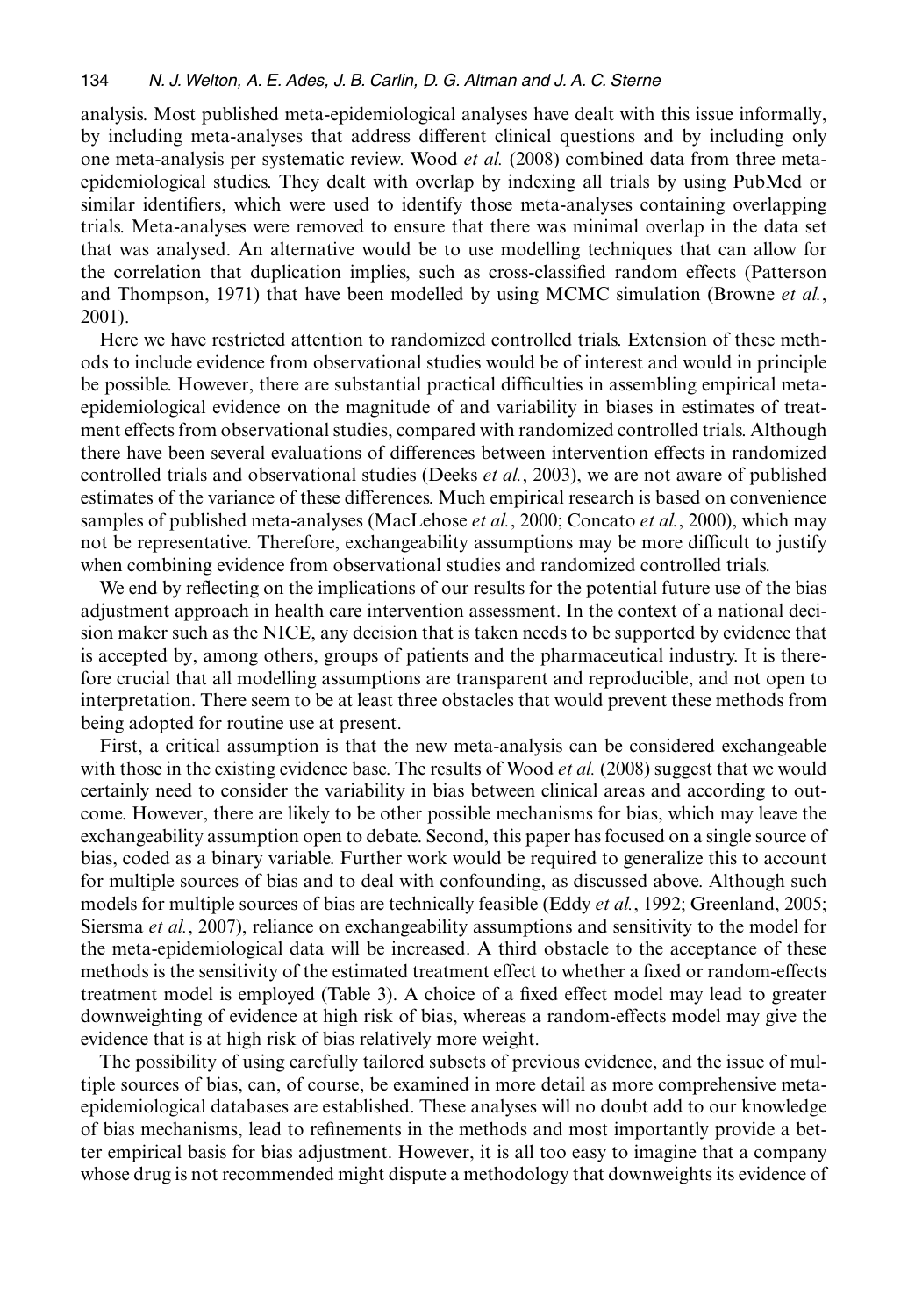efficacy, especially if a slight change in modelling assumptions or in the meta-epidemiological data gives a more favourable result.

In summary, an 'all available evidence' approach to health intervention assessment trades off increased precision at the expense of an increased risk of bias. The models that are presented here provide a methodology that downweights and adjusts for potential bias. However, at our present state of knowledge, the models that are proposed here cannot yet be confidently used for health intervention assessment, unless the decision on which intervention to adopt can survive a thorough and wide-ranging analysis of sensitivity to model inputs.

## **Acknowledgements**

The authors thank Professor Simon Thompson (Medical Research Council Biostatistics Unit, Cambridge) and others who commented on an earlier version of this paper, which was presented to the workshop 'Explaining the results of a complex probabilistic modelling exercise: conflict, consistency and sensitivity analysis', which was sponsored by the Medical Research Council Population Health Sciences Research Network, in Cambridge, September 7th–8th, 2006. We also thank two referees for their very helpful comments on an earlier draft of this paper.

## **References**

- Begg, C. B. and Pilote, L. (1991) A model for incorporating historical controls into a meta-analysis. *Biometrics*, **47**, 899–906.
- Brooks, S. P. and Gelman, A. (1998) Alternative methods for monitoring convergence of iterative simulations. *J. Computnl Graph. Statist.*, **7**, 434–455.
- Browne, W. J., Goldstein, H. and Rasbash, J. (2001) Multiple membership classification (MMMC) models. *Statist. Modllng*, **1**, 103–124.
- Concato, J., Shah, N. and Horwitz, R. I. (2000) Randomized, controlled trials, observational studies, and the hierarchy of research designs. *New Engl. J. Med.*, **342**, 1887–1892.
- Deeks, J. J., Dinnes, J., D'Amico, R., Sowden, A. J., Sakarovitch, C., Song, F., Petticrew, M. and Altman, D. G. (2003) Evaluating non-randomised intervention studies. *Hlth Technol. Assessmnt*, **7**, no. 27.
- Eddy, D.M., Hasselblad, V. and Shachter, R. (1992)*Meta-analysis by the Confidence ProfileMethod: the Statistical Synthesis of Evidence*. London: Academic Press.
- Egger, M., Juni, P., Bartlett, C., Holenstein, F. and Sterne, J. A. C. (2003) How important are comprehensive literature searches and the assessment of trial quality in systematic reviews?: empirical study. *Hlth Technol. Assessmnt*, **7**, no. 1.
- Gelman, A. (2006) Prior distributions for variance parameters in hierarchical models (comment on article by Browne and Draper). *Bayes. Anal.*, **1**, 515–534.
- Gelman, A., Carlin, J. B., Stern, H. S. and Rubin, D. B. (2003) *Bayesian Data Analysis*, 2nd edn. Boca Raton: Chapman and Hall–CRC.
- Gluud, L. L. (2006) Bias in clinical intervention research. *Am. J. Epidem.*, **163**, 493–501.
- Greenland, S. (2005) Multiple-bias modelling for analysis of observational data (with discussion). *J. R. Statist. Soc.* A, **168**, 267–306.
- Kjaergard, L. L., Villumsen, J. and Gluud, C. (2001) Reported methodologic quality and discrepancies between large and small randomized trials in meta-analyses. *Ann. Intern. Med.*, **135**, 982–989.
- Larose, D. T. and Dey, D. K. (1997) Grouped random effects models for Bayesian meta-analysis. *Statist. Med.*, **16**, 1817–1829.
- Li, Z. and Begg, C. B. (1994) Random effects models for combining results from controlled and uncontrolled studies in meta-analysis. *J. Am. Statist. Ass.*, **89**, 1523–1527.
- Lindley, D. V. and Smith, A. F. M. (1972) Bayes estimates for the linear model (with discussion). *J. R. Statist. Soc.* B, **34**, 1–41.
- MacLehose, R. R., Reeves, B. C., Harvey, I. M., Sheldon, T. A., Russell, I. T. and Black, A. M. S. (2000) A systematic review of comparisons of effect sizes derived from randomised and non-randomised studies. *Hlth Technol. Assessmnt*, **4**, no. 34.
- McAuley, L., Pham, B., Tugwell, P. and Moher, D. (2000) Does the inclusion of grey literature influence estimates of intervention effectiveness reported in meta-analyses? *Lancet*, **356**, 1228–1231.
- Moher, D., Pham, B., Jones, A., Cook, D. J., Jadad, A. R., Moher, M., Tugwell, P. and Klassen, T. P. (1998) Does quality of reports of randomised trials affect estimates of intervention efficacy reported in meta-analyses? *Lancet*, **352**, 609–613.